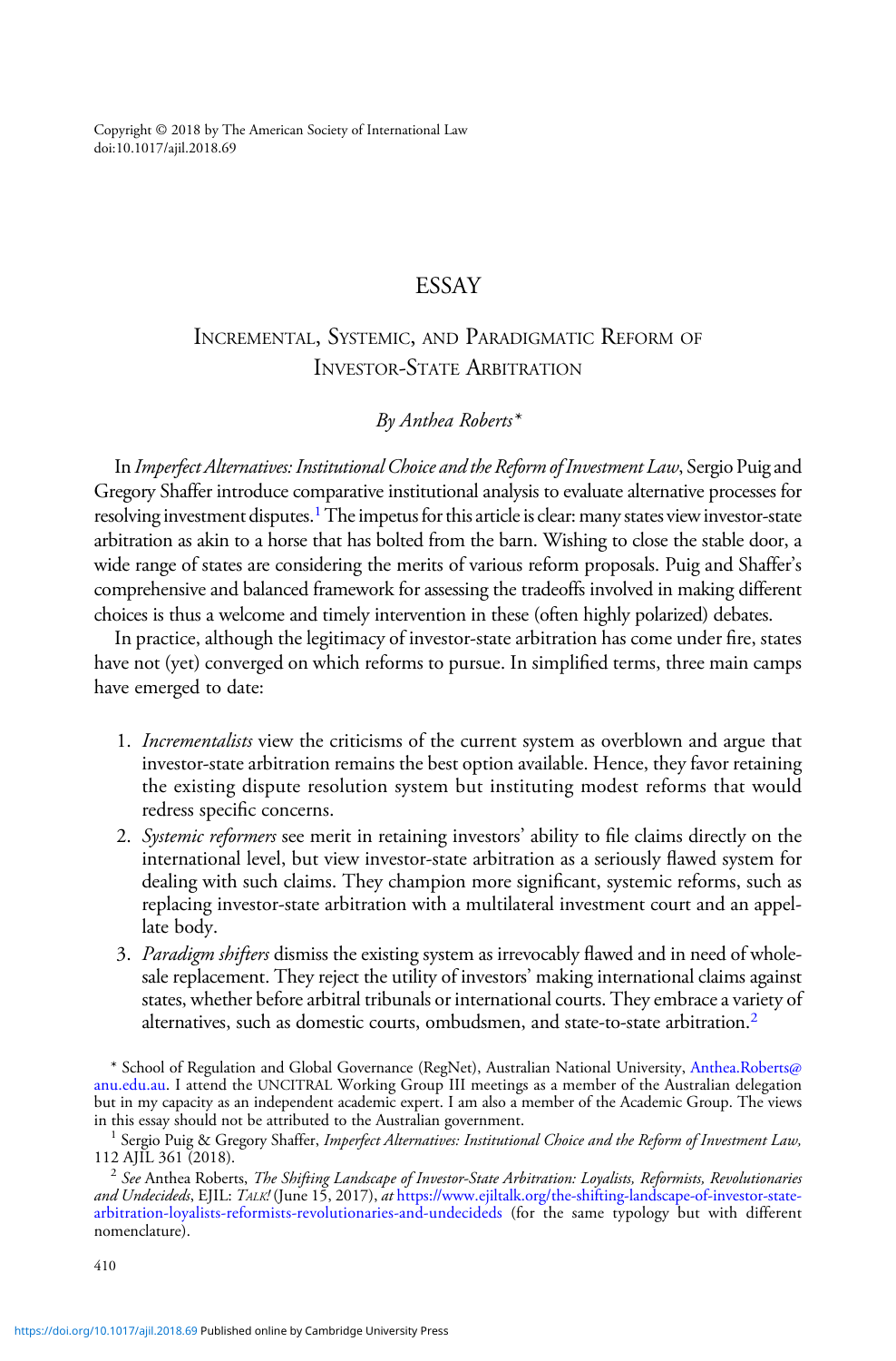Against this backdrop, the United Nations Commission on International Trade Law (UNCITRAL) gave one of its working groups a three-staged mandate to investigate the possible reform of investor-state dispute settlement, which required it, first, to identify and consider concerns about investor-state dispute settlement (ISDS); second, to consider whether reform was desirable in light of any identified concerns; and, third, if reform was desirable, to develop relevant solutions to be recommended to the Commission.<sup>3</sup> In keeping with the desire of states to retake the reins, the mandate provided that the deliberations would be government-led.<sup>4</sup> The working group held its first two meetings in 2017 and 2018, and sound recordings were made available online.<sup>5</sup>

This essay complements Puig and Shaffer's comparative institutional framework by (1) conceptualizing the three main reform approaches that have been advocated to date and identifying the likely strategies of, and risks faced by, the different reform champions; and (2) analyzing UNCITRAL's role in these reforms as both a venue for these reform debates and an actor navigating a complex series of relationships with other key stakeholders. Pointing to the future, I conclude by identifying the likelihood of ongoing pluralism with respect to different institutional processes for resolving investment disputes and sketching how actors might proceed to develop flexibility both among and within different reform options.<sup>6</sup>

#### I. THREE STRATEGIES OF REFORM

The bilateral investment treaties (BITs) of major capital-exporting states are commonly divided into first and second generations (BITs 1.0 and 2.0); the former tend to be short and much more protective of investors than state sovereignty, whereas the latter are longer and strike more of a balance between these two objectives.<sup>7</sup> The 1994 Argentina-United States BIT exemplifies a BIT 1.0, and the 2004 and 2012 U.S. Model BITs are typical of BITs 2.0.8

 $^6$  This essay draws on publicly available materials; my observations from academic, expert, and intergovernmental meetings, including UNCITRAL; and interviews and discussions with actors in governments, international institutions, the arbitration industry, and nongovernmental organizations. As a participant-observer in these reform processes, I engage with and provide views to a wide range of stakeholders. I have attempted here to faithfully reflect the positions of different stakeholders, though I remain conscious of the impossibility of full neutrality<br>for any participant or observer.

<sup>7</sup> See Anthea Roberts, *Clash of Paradigms: Actors and Analogies Shaping the Investment Treaty System*, 107 AJIL<br>45, 78–83 (2013).

 $8$  See Treaty Between the United States of America and the Argentine Republic Concerning the Reciprocal Encouragement and Protection of Investment, Arg.-U.S., Nov. 14, 1991, 31 ILM 124; U.S. Dep't of State, 2004 Model BIT (2004), available at [http://www.state.gov/documents/organization/117601.pdf;](http://www.state.gov/documents/organization/117601.pdf) Office of U.S. Trade Representative, 2012 U.S. Model Bilateral Investment Treaty, Arts. 24, 37 (2012), *available at* [http://](http://www.ustr.gov/sites/default/files/BIT%20text%20for%20ACIEP%20Meeting.pdf)www.ustr.gov/sites/default/fi[les/BIT%20text%20for%20ACIEP%20Meeting.pdf.](http://www.ustr.gov/sites/default/files/BIT%20text%20for%20ACIEP%20Meeting.pdf)

 $3$  Rep. of the UN Comm'n on Int'l Trade Law of Its Fiftieth Session, at para. 264, UN Doc. A/72/17 (July 21, 2017), available at [https://documents-dds-ny.un.org/doc/UNDOC/GEN/V17/058/89/PDF/V1705889.pdf?](https://documents-dds-ny.un.org/doc/UNDOC/GEN/V17/058/89/PDF/V1705889.pdf?OpenElement) [OpenElement](https://documents-dds-ny.un.org/doc/UNDOC/GEN/V17/058/89/PDF/V1705889.pdf?OpenElement) (hereinafter July 21 UNCITRAL Report). <sup>4</sup> See id.

<sup>5</sup> See UN Comm'n on Int'l Trade Law, Working Group III – 2017 to Present: Investor-State Dispute Settlement Reform, at [http://www.uncitral.org/uncitral/en/commission/working\\_groups/3Investor\\_State.html;](http://www.uncitral.org/uncitral/en/commission/working_groups/3Investor_State.html) UN Comm'n on Int'l Trade Law, Archive of Working Group Audio Recordings, at http://www.uncitral.org/unci-tral/audio/meetings.jsp.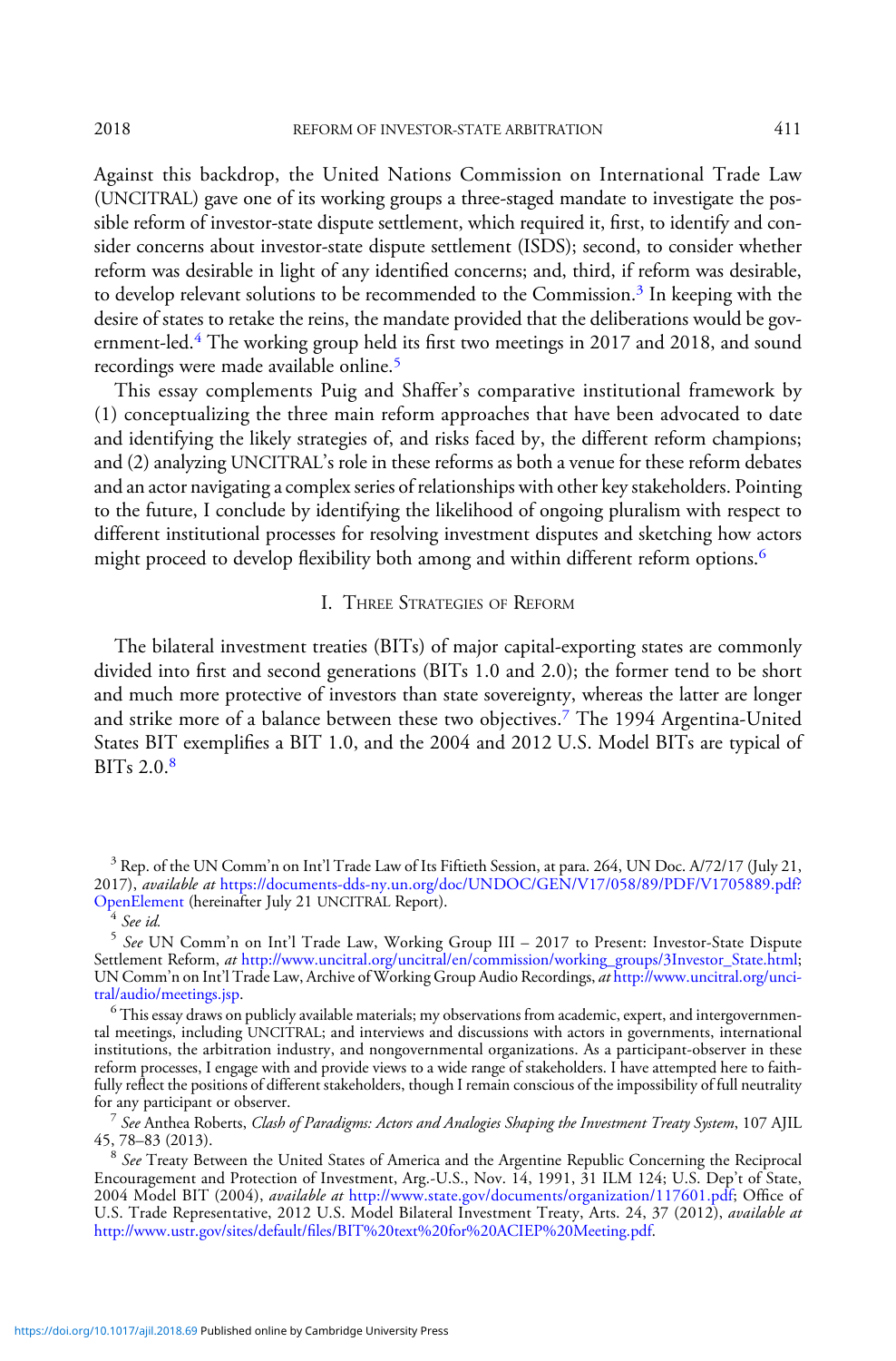412 THE AMERICAN JOURNAL OF INTERNATIONAL LAW Vol. 112:3

Of course, not all states have followed the same trajectory, China being a case in point.<sup>9</sup> Since different states take different historical and contemporary approaches to investment treaties, there is no neutral baseline from which to measure reforms. I take the BIT 2.0 model as the starting point for this essay, since many major powers, including the United States and China, have converged toward this model in their recent treaty practice.<sup>10</sup>

Incremental reforms involve adopting small to moderate adjustments to the BIT 2.0 model, something like BITs 2.1, 2.2, and so forth. Systemic reforms operate within the existing system of direct international claims filed by investors against states but involve largerscale or more-structural reforms, tantamount to BITs 3.0. Paradigmatic reform does not amount to creating BITs 4.0 but, rather, shifts to a new framework altogether for resolving foreign investment disputes.

#### A. Loading the Language, Fixing the Frame

Before analyzing these different strategies, it is worth pausing to consider issues of language, background, and frame. My typology of incremental to paradigmatic reforms captures the scale of proposed changes, not their merits. Incremental, systemic, and paradigmatic reforms involve progressively more significant departures from the status quo, but that does not mean that more change is necessarily better. To avoid loading the language, I have refrained from using adjectives such as "transformational" and "revolutionary," which may be imbued with positive or pejorative connotations.<sup>11</sup>

In addition, the background paradigm matters because what looks transformational within one paradigm may look traditional within another. For instance, jettisoning investor-state arbitration and reverting to domestic courts and state-to-state arbitration might look transformational within the BIT paradigm, but it is quite traditional when viewed in the broader paradigm of either how investors have been protected historically or how dispute resolution often takes place in other international fields.

Perspective also matters because what looks revolutionary to states operating within one paradigm might represent a continuation of the status quo for states operating within a different paradigm. For example, Brazil never ratified any investment treaties and is now proposing a different model of investment facilitation agreements. Having never adopted the BIT paradigm, Brazil is not seeking to revolt against it. The alternative approach it advocates, however, might be seen as a revolutionary path by states with numerous BIT commitments.

How the issue of choice is framed is also important. Consider possible visual aids that could be used to implicitly communicate different messages about the reform strategies. The triangle in fi[gure 1,](#page-3-0) for instance, might bias the reader toward viewing systemic reform as the

 $^9$  See Stephan W. Schill, *Tearing Down the Great Wall: The New Generation Investment Treaties of the People's* Republic of China, 15 CARDOZO J. INT'L & COMP. L. 73 (2007).

<sup>&</sup>lt;sup>10</sup> See Axel Berger, *Investment Rules in Chinese PTIAs–A Partial "NAFTA-ization," in* THE RISE OF PREFERENTIAL TRADE AND INVESTMENT AGREEMENTS: BRIDGING THE GAP? 297, 297 (Rainer Hofmann, Stephan Schill & Christian

 $11$  Cf. the literature on adaptation to climate change, which theorizes three reform strategies: incremental, systemic, and transformative. See L. Rickards & S.M. Howden, *Transformational Adaptation: Agriculture and Climate* Change, 63 CROP AND PASTURE SCI. 240 (2012); Sarah Park, Nadine A. Marshall, Emma Jakku, Anne Marie Dowd, S.M. Howden, Emily Kate Mendham & A. Fleming, *Informing Adaptation Responses to Climate Change* Through Theories of Transformation, 22 GLOB. ENVTL. CHANGE 115 (2011). I am grateful to Mark Howden for a presentation that included similar diagrams to the ones that follow.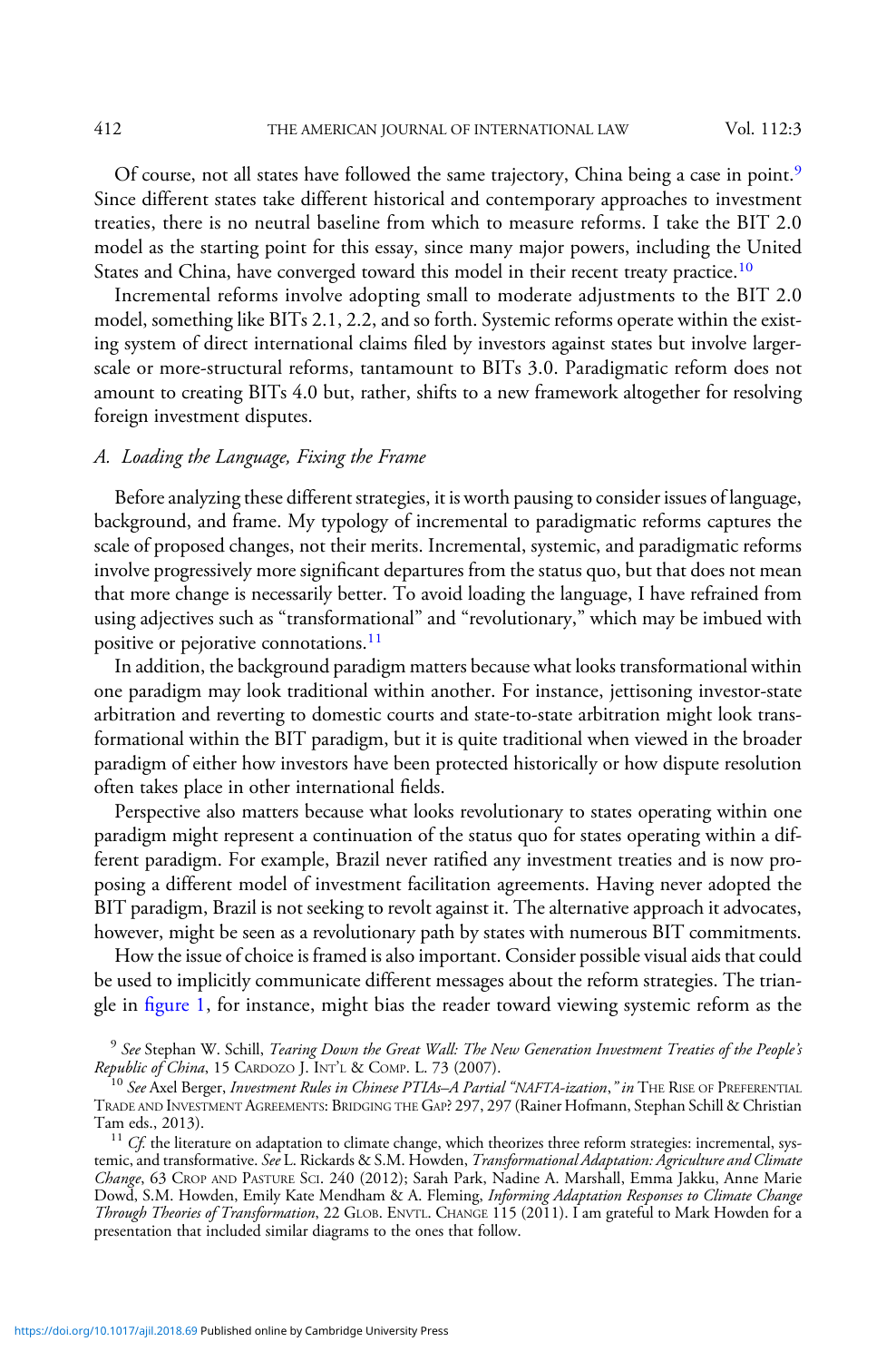<span id="page-3-0"></span>

FIGURE 2. In Favor of Onward and Upward Paradigmatic Reforms

privileged (higher) option or the reasonable (midway) point. By contrast, the upward arrow in figure 2 might suggest that the investment treaty system is on a journey that has begun with incremental reforms but will ultimately transition through systemic and then to paradigmatic reform, with an onward and upward momentum.

The sideways arrow in fi[gure 3](#page-4-0) might suggest that the most significant changes often come from focusing on smaller-scale but more-achievable incremental reforms, since larger-scale reforms are less likely to be widely adopted and thus ultimately less likely to be effective. In contrast, the circle in fi[gure 4](#page-4-0) might suggest that investor-state arbitration amounts to a departure from the traditional approach, but that the progression of incremental, systemic, and paradigmatic reforms ultimately reverts to the traditional approach of domestic courts and state-to-state arbitration.

In my view, incremental, systemic, and paradigmatic reform strategies should not be understood as three points on a spectrum. Actors do not need to try incremental reforms before moving on to the others and they are not obliged to transition through systemic options to adopt paradigm-shifting approaches. Paradigmatic reforms are not necessarily the ultimate endpoint, nor are they always the same as traditional approaches. Instead, these strategies are better conceptualized as three points on a triangle in which actors can move directly from any one to any other point. There is no *a priori* reason for selecting which point on the triangle should have which label.

These three reform strategies are ideal types, but they are not exhaustive. Actors can adopt intermediate positions between two or more ideal types. For instance, some states might endorse semi-systemic reforms, such as by adopting an incrementally reformed model of investor-state arbitration subject to an appellate body. Or states could adopt semi-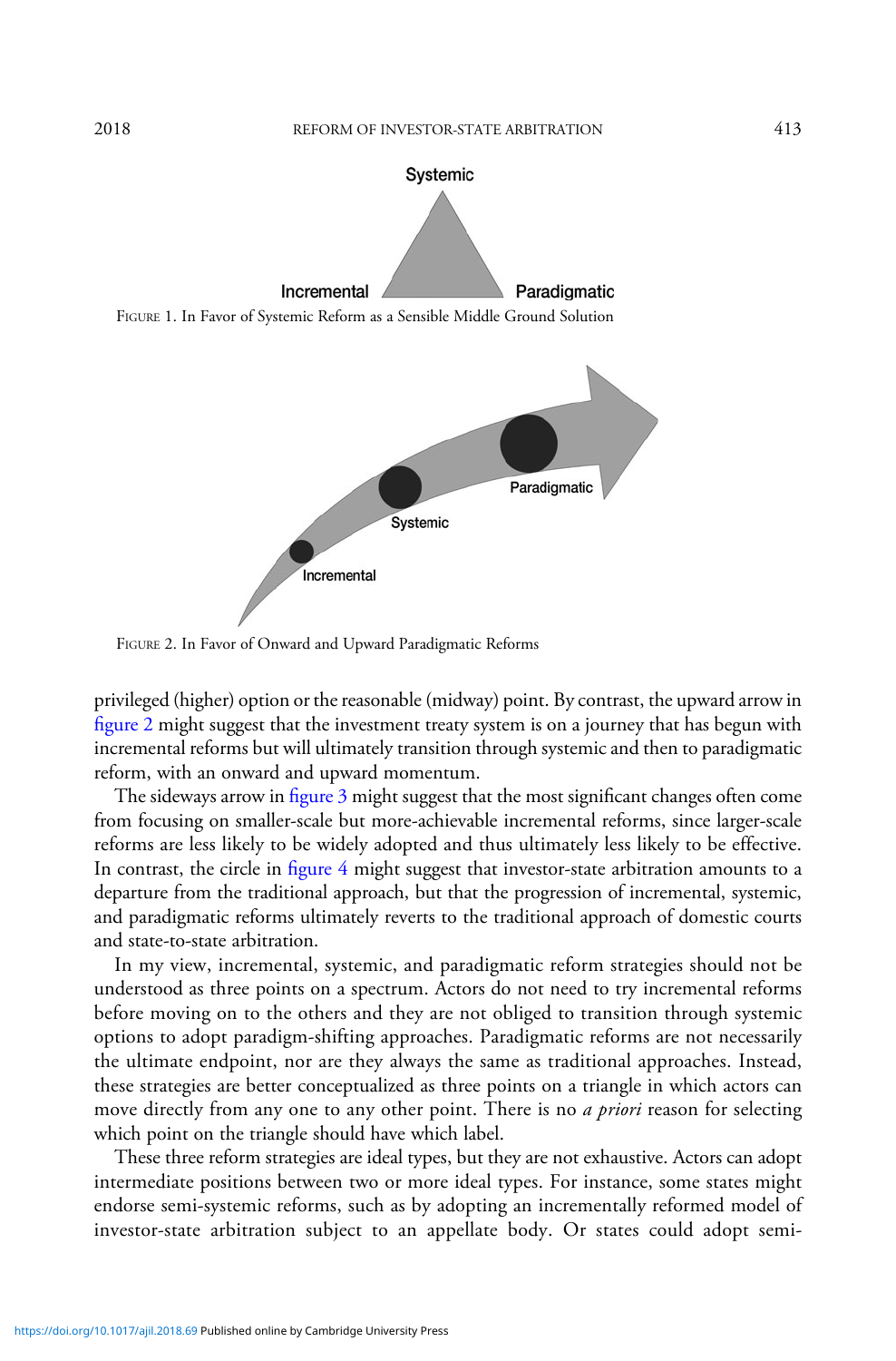<span id="page-4-0"></span>

FIGURE 3. In Favor of Focusing on Achievable and Effective Reforms



FIGURE 4. In Favor of Focusing on Achievable and Effective Reforms

paradigmatic reforms, as Puig and Shaffer suggest, such as making the availability of international mechanisms subject to exhaustion of domestic remedies.

These reform strategies are not mutually exclusive. Actors may adopt a combination of approaches within or across different treaties, for instance, by endorsing incremental reforms for some treaties and more far-reaching reforms for others. Reform strategies may also impact upon each other. For instance, a realistic possibility of systemic reforms will increase pressure on stakeholders that are resisting change to embrace at least incremental reforms.

#### B. Identifying Reform Champions

At UNCITRAL, a wide range of states discussed concerns with investor-state arbitration, as detailed elsewhere.<sup>12</sup> This section, by contrast, focuses on the handful of states that have taken

 $12$  As recordings of the UNCITRAL working group sessions are made available without a transcript, a compilation of relevant quotes, including ones used in this essay, can be found at Anthea Roberts & Zeineb Bouraoui, UNCITRAL and ISDS Reforms: What are States' Concerns?, EJIL: TALK! (June 5, 2018), at [https://www.ejiltalk.org/](https://www.ejiltalk.org/uncitral-and-isds-reforms-what-are-states-concerns) [uncitral-and-isds-reforms-what-are-states-concerns;](https://www.ejiltalk.org/uncitral-and-isds-reforms-what-are-states-concerns) Anthea Roberts & Zeineb Bouraoui, UNCITRAL and ISDS Reforms: Concerns About Consistency, Predictability and Correctness, EJIL: TALK! (June 5, 2018), at [https://www.](https://www.ejiltalk.org/uncitral-and-isds-reforms-concerns-about-consistency-predictability-and-correctness) [ejiltalk.org/uncitral-and-isds-reforms-concerns-about-consistency-predictability-and-correctness;](https://www.ejiltalk.org/uncitral-and-isds-reforms-concerns-about-consistency-predictability-and-correctness) Anthea Roberts & Zeineb Bouraoui, UNCITRAL and ISDS Reforms: Concerns About Arbitral Appointments, Incentives and Legitimacy, EJIL: TALK! (June 6, 2018), at [https://www.ejiltalk.org/uncitral-and-isds-reforms-concerns](https://www.ejiltalk.org/uncitral-and-isds-reforms-concerns-about-arbitral-appointments-incentives-and-legitimacy)[about-arbitral-appointments-incentives-and-legitimacy;](https://www.ejiltalk.org/uncitral-and-isds-reforms-concerns-about-arbitral-appointments-incentives-and-legitimacy) Anthea Roberts & Zeineb Bouraoui, UNCITRAL and ISDS Reforms: Concerns About Costs, Transparency, Third Party Funding and Counterclaims, EJIL: TALK! (June 6, 2018), at [https://www.ejiltalk.org/uncitral-and-isds-reforms-concerns-about-costs-transparency-third-party](https://www.ejiltalk.org/uncitral-and-isds-reforms-concerns-about-costs-transparency-third-party-funding-and-counterclaims)[funding-and-counterclaims](https://www.ejiltalk.org/uncitral-and-isds-reforms-concerns-about-costs-transparency-third-party-funding-and-counterclaims).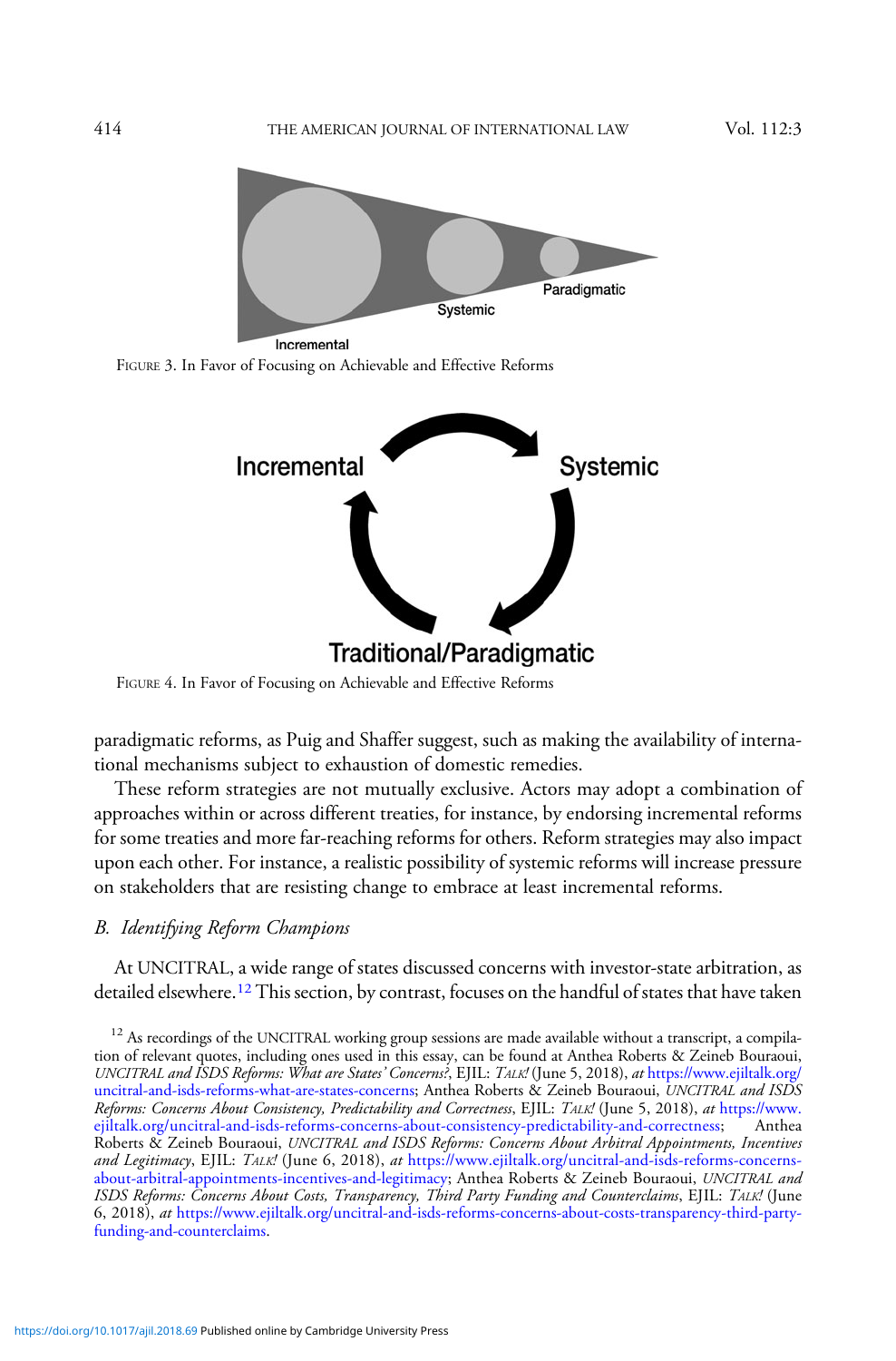positions that are consistent with championing one of the three main reform strategies. This essay takes a snapshot of an evolving process. The positions of states may well shift over time. The UNCITRAL process is also designed to encourage states to reach consensus. Accordingly, one should not view states' current strategies as static.

First, Chile, Japan, and the Russian Federation have taken pro-investor-state arbitration positions that are consistent with incrementalism. The United States and, to a lesser extent, Mexico voiced similar sentiments at the first UNCITRAL working group meeting. But before the second meeting, Mexico agreed to an investment court in its treaty with the European Union,<sup>13</sup> and U.S. Trade Representative Robert Lighthizer disparaged investor-state arbitration in the context of the North American Free Trade Agreement (NAFTA) negotiations.<sup>14</sup> Perhaps because of these developments, both states adopted a more muted approach in the second working group meeting.

Incrementalists tend to downplay the severity of the existing system's problems by suggesting, for instance, that the concerns raised are merely matters of perception rather than reality (thus, Chile implored the UNCITRAL working group to fulfill its mandate"based on facts and not perceptions<sup>"15</sup>), or that the concerns about inconsistent decisions are a natural and positive consequence of the bilateral nature of investment treaties (thus, the Russian Federation argued that the ability of parties to strike particular deals is "an advantage of the system and not a disadvantage"<sup>16</sup>).

Incrementalists typically claim that any outstanding problems can be addressed adequately through targeted reforms. For example, the United States noted that problematic or inconsistent interpretations could be rectified by drafting new treaties in more detail or adopting authoritative interpretations.<sup>17</sup> Incrementalists also warn against enacting systemic reforms that risk undermining some of the key advantages of investor-state arbitration, including neutral appointments, finality, ready enforceability of awards, and depoliticization of disputes.<sup>18</sup>

An ambiguity lies at the heart of the incrementalist camp. Some may be adopting this position for a mix of substantive and/or political reasons, such as a belief that an incrementally improved model, like the Comprehensive and Progressive Agreement for Trans-Pacific Partnership  $(CPTPP)$ ,<sup>19</sup> provides the best way to handle investor-state disputes or one that has been successfully defended domestically. Others may have genuine concerns about investor-state arbitration, but do not want to be rushed in the UNCITRAL process or railroaded into a court-based model about which they have misgivings.

Certain states have taken a skeptical view of some of the incrementalists' positions, even when the latter have not endorsed any specific reforms. In that vein, Australia argued that

<sup>15</sup> Roberts & Bouraoui, *States' Concerns, supra* note 12.<br><sup>16</sup> Roberts & Bouraoui, *Concerns About Consistency, supra* note 12.<br><sup>17</sup> Id.<br><sup>18</sup> Ld.<br><sup>19</sup> Comprehensive and Progressive Agreement for Trans-Pacific Partnership trungtamwto.vn/sites/default/fi[les/comprehensive-and-progressive-agreement-for-trans-paci](http://www.trungtamwto.vn/sites/default/files/comprehensive-and-progressive-agreement-for-trans-pacific-partnership-cptpp-english.pdf)fic-partnership[cptpp-english.pdf](http://www.trungtamwto.vn/sites/default/files/comprehensive-and-progressive-agreement-for-trans-pacific-partnership-cptpp-english.pdf).

<sup>&</sup>lt;sup>13</sup> See European Comm'n, New EU-Mexico Agreement: The Agreement in Principle 10–11 (2018), *available* at http://trade.ec.europa.eu/doclib/docs/2018/april/tradoc\_156791.pdf.

 $^{14}$  See In His Own Words: Lighthizer Lets Loose on Business, Hill Opposition to ISDS, Sunset Clause, WORLD TRADE ONLINE (Oct. 19, 2017), at https://insidetrade.com/trade/his-own-words-lighthizer-lets-loose-business-hill-opposition-isds-sunset-clause.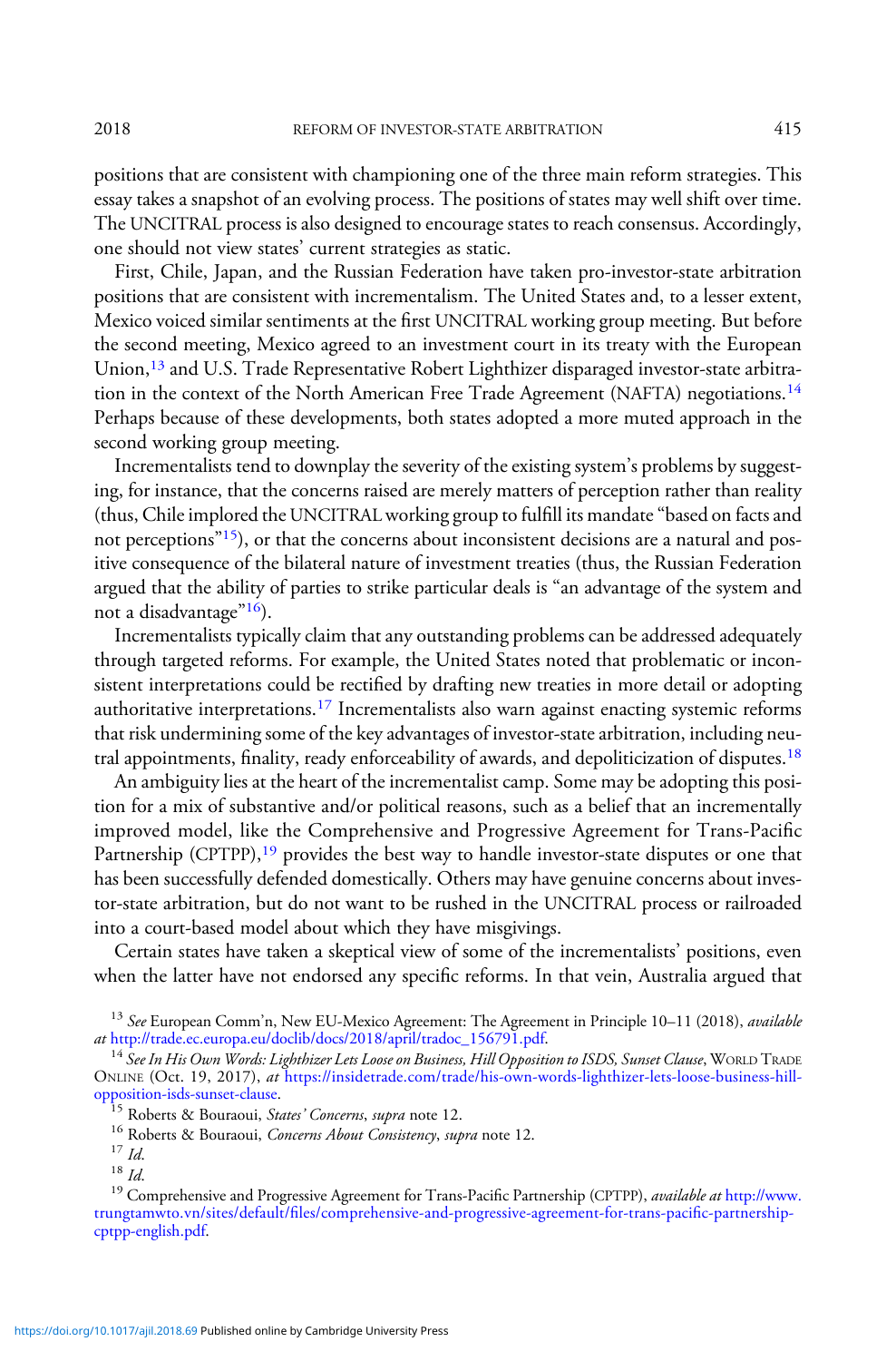both facts and perceptions matter because states have to be concerned with maintaining a "social license" for investor-state dispute settlement: "we are all accountable to the public and we need to [consider] public perceptions to be . . . fundamentally relevant to the discussion . . . . "<sup>20</sup> Other countries, including Mauritius and South Africa, concurred: "Perception matters greatly for it is a basic tenet of the rule of law that justice must not only be done, it must be seen to be done."<sup>21</sup>

Second, among those favoring systemic reform, the European Union, Canada, and Mauritius are key advocates. They would retain direct claims by investors against states on the international plane but would replace investor-state arbitration with a multilateral investment court and an appellate mechanism. These actors stress that problems like inconsistent and unpredictable treaty interpretations, and legitimacy concerns stemming from ad hoc arbitral appointments, are serious and systemic and cannot be adequately addressed through incremental changes.

For instance, the European Union argued that investment claims are based on public international law treaties and involve public law disputes in which generally worded constitutional-like clauses are applied to regulate the sovereign actions of states vis-à-vis investors.<sup>22</sup> In similar areas of law, states have favored the establishment of permanent bodies with full-time, tenured adjudicators, such as the WTO Appellate Body and the European Court of Human Rights.<sup>23</sup> By contrast, the ad hoc nature of investor-state arbitration raises significant concerns, including a lack of predictability and consistency, limited error correction, concerns over appointments, and costs.<sup>24</sup>

Many other states registered legitimacy concerns arising from inconsistent awards and perceptions of the existence of pro-investor and pro-state arbitrators, which they tied to the ad hoc nature of the system.<sup>25</sup> Some states emphasized the need for systemic solutions: Argentina stated that the reforms require a "systemic" and "multilateral" approach"; China stressed the need for "integral" and "comprehensive" solutions to "systematic" problems it raised; Kenya called for "holistic" not "piecemeal" reforms; and Algeria advocated "indepth" rather than "frivolous" changes.<sup>26</sup> A handful seemed to endorse specific solutions, such as Morocco, which stated that "consistency can be assured by the establishment of a multilateral body" made up of a permanent court with an appellate level.<sup>27</sup>

Third, other states, most notably Brazil and South Africa, reject the legitimacy and utility of direct international claims by foreign investors against states, regardless if heard by arbitral tribunals or courts. Brazil explained that it had never ratified investment treaties because of concerns such as that investor-state arbitration imposes "discriminat[ion] against national investors who do not have the chance to resort to international arbitration and must tackle

<sup>20</sup> Roberts & Bouraoui, *States' Concerns, supra* note 12.<br><sup>21</sup> Id. Mauritius; *see also* South Africa and Austria.<br><sup>22</sup> See UN Comm'n on Int'l Trade Law, Possible Reform of Investor-State Dispute Settlement (ISDS), Submission from the European Union, at 2–3, UN Doc. A/CN.9/WG.III/WP.145 (Dec. 12, 2017), *available* at https://documents-dds-ny.un.org/doc/UNDOC/LTD/V17/088/32/PDF/V1708832.pdf?OpenElement.

<sup>23</sup> See id. at 3–5.<br><sup>24</sup> See id. at 7–12.<br><sup>25</sup> Roberts & Bouraoui, *Concerns About Consistency, supra* note 12 (e.g., Egypt, France, Germany, Greece, Singapore, Spain, Thailand, and Uruguay); Roberts & Bouraoui, Concerns About Arbitrators, supra note 12 (e.g., Argentina, Australia, China, Colombia, Ecuador, and India).

<sup>&</sup>lt;sup>26</sup> Roberts & Bouraoui, States' Concerns, supra note 12.<br><sup>27</sup> Roberts & Bouraoui, Concerns About Consistency, supra note 12.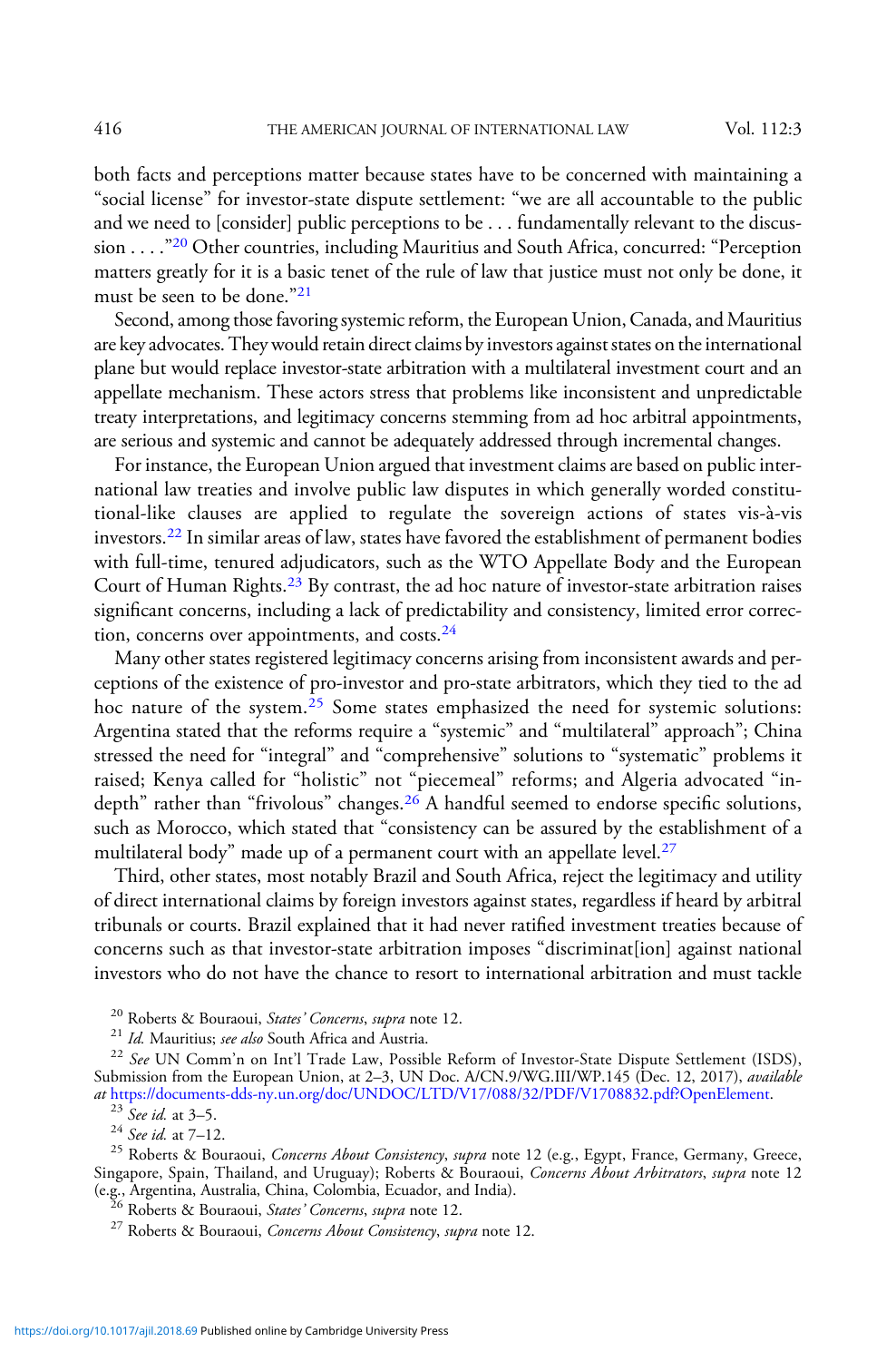any issues within the domestic courts."<sup>28</sup> Similarly, South Africa decried the "exorbitant costs" for cases paid out of public budgets and noted that "[d]omestic investors cannot initiate an ISDS dispute [as this] is a privilege for foreign investors only, which raises the question of equal access to justice."<sup>29</sup>

To these states, incremental and systemic reforms will never suffice to redress the system's problems—a paradigm shift is required. According to Brazil:"ISDS is intrinsically flawed. No reforms would be enough to redeem the system . . . . For us the best solution is simply throw it out of the window and use something different. And we use SSDS, state to state dispute settlement."<sup>30</sup> A Brazilian investment treaty policymaker elaborated:

Investment treaties are much like pre-nuptial agreements where a couple agrees to get married but is already looking ahead to the terms on which a divorce might happen. After that divorce, each party goes its separate way and is not to be seen again. I prefer to think of Brazil's investment facilitation approach as more akin to couple's counselling because we are trying to facilitate a long-term relationship that remains positive rather than envisaging a future divorce. It's a completely different approach.<sup>31</sup>

South Africa likewise argued that reforms must not simply "legitimize the current system . . . without any meaningful transformational results."<sup>32</sup> Any new mechanism must take public policy issues into account and permit much broader stakeholder participation, including by permitting standing for actors other than investors and states.<sup>33</sup>

Paradigm shifting countries thus favor replacing international claims between investors and states with alternatives. South Africa recently terminated most of its investment treaties and replaced them with domestic legislation permitting foreign investors to litigate in its domestic courts or bring mediation claims against the government. If a dispute persists, South Africa may later consent to state-to-state arbitration. Brazil has championed "investment facilitation"agreements where an ombudsman is given powers to try to resolve disputes involving foreign investors. If the dispute persists, the treaty parties consent in advance to state-to-state arbitration.

It is uncertain, however, whether Brazil or South Africa will champion these approaches in UNCITRAL. The paradigm-shifters are more united by what they stand against (the current system) than what they stand for (as they embrace a variety of alternatives). Currently, they do not appear to be coordinating to establish an integrated rival strategy.

Because these three strategies represent ideal types, not all states fit neatly within a single camp. For instance, India's 2015 Model BIT accepts investor-state arbitration but conditions it on extensive resort to domestic remedies and indicates an openness to a future appellate mechanism.<sup>34</sup> Although India has not thus far strongly advocated its model in

 $\frac{33}{14}$  Id.<br><sup>34</sup> Government of India, Ministry of Finance, *Model Text for the Indian Bilateral Investment Treaty, available at* [http://investmentpolicyhub.unctad.org/Download/TreatyFile/3560.](http://investmentpolicyhub.unctad.org/Download/TreatyFile/3560)

<sup>&</sup>lt;sup>28</sup> Roberts & Bouraoui, *States' Concerns, supra* note 12.<br><sup>29</sup> Roberts & Bouraoui, *Concerns About Costs, supra* note 12.<br><sup>30</sup> Roberts & Bouraoui, *States' Concerns, supra* note 12.<br><sup>31</sup> Interview, Brazilian Investment T [icms.unov.org/CarbonWeb/public/uncitral/speakerslog/1b00d406-0d09-4dec-a1ab-74cf6dcf8428](https://icms.unov.org/CarbonWeb/public/uncitral/speakerslog/1b00d406-0d09-4dec-a1ab-74cf6dcf8428) (hereinafter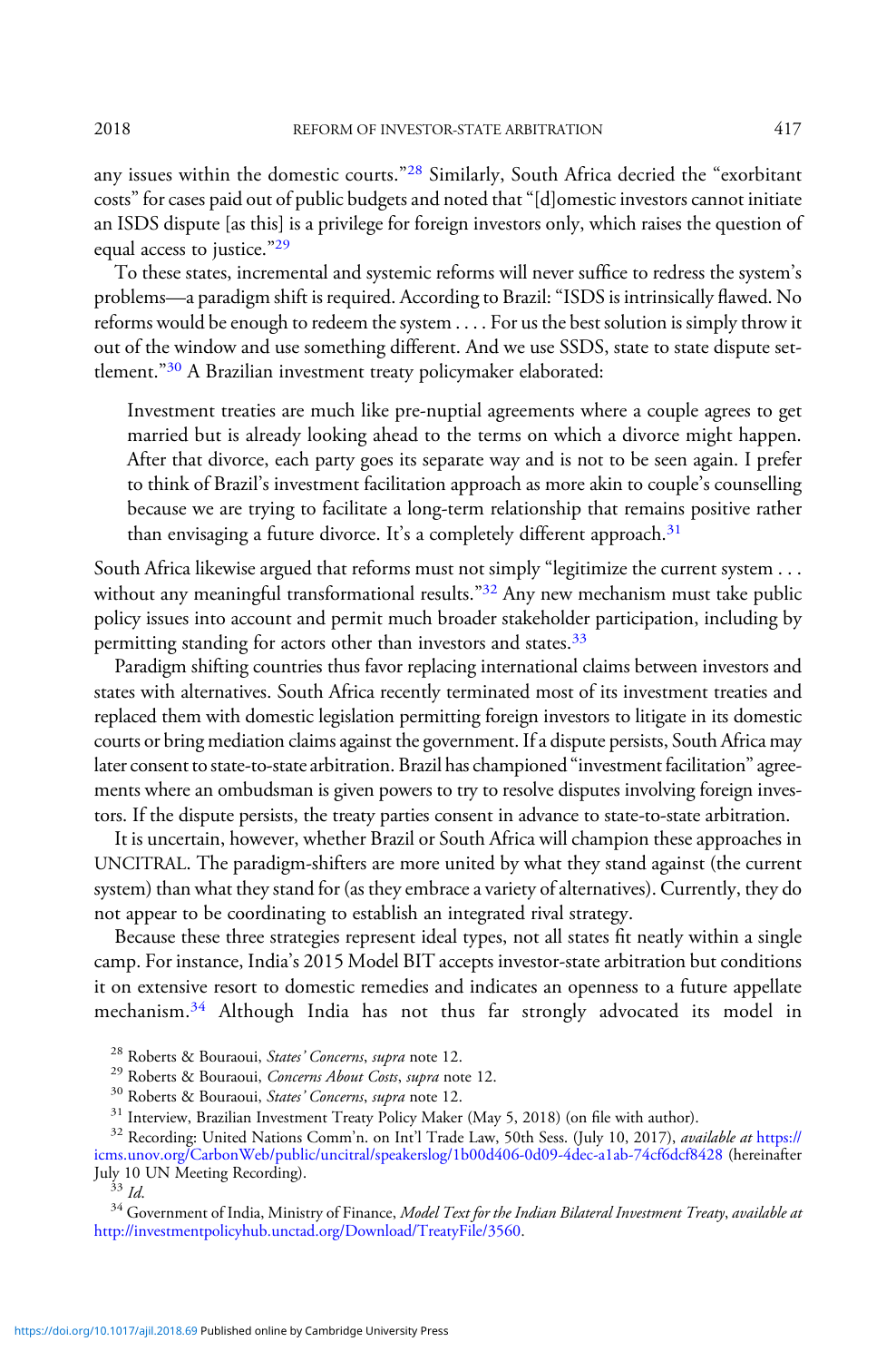UNCITRAL, its approach arguably comes the closest to modeling the semi-paradigmatic reforms supported by Puig and Shaffer, whereby any international institutional mechanism—whether an international court or arbitral tribunal—may be offered as a complement to, rather than a substitute for, domestic courts, and hence as a means to strengthen the domestic rule of law.

One question to consider is why a core constituency of states has not evolved around this option. States with strong interests as capital-exporters may be reluctant to empower domestic courts in certain developing states owing to concerns about the quality and timeliness of the justice they dispense. As regards incoming investments, these states may have faith in their own domestic courts but hesitate to set up a structure in which international tribunals routinely pass judgment on the decisions of their highest courts (as this prospect may exacerbate, rather than quell, populist concerns). States that are strong capital-importers, in contrast, may lack the capacity and bargaining power to back this approach. Others may feel confident enough to assert the jurisdiction of their courts but lack the inclination to make these courts subject to international oversight.

Beyond states, various international organizations, arbitral institutions, and nonstate actors (including nongovernmental organizations (NGOs), academics, and arbitration practitioners) are aligning themselves with one or another strategy. Although no community of actors is uniform, arbitration practitioners often line up behind the incrementalist position, whereas NGOs frequently call for paradigmatic reforms. Others, like the International Centre for Settlement of Investment Disputes (ICSID), are assuming a nuanced posture, driving incremental reforms while remaining supportive of systemic changes.<sup>35</sup>

#### C. Strategies and Risks

Identifying the strategies and risks of different reform advocates requires assessing their best to worst options in isolation, as well as their perceptions of which option is most likely to succeed at any particular moment. The latter point is important because actors assess their options both dynamically and, as Puig and Shaffer indicate, comparatively. An actor might decide that it is rational to embrace its second-best option if it thinks its best option is unachievable and there is a genuine risk that if it does not compromise, it will be faced with its worst option. The likely approaches of key states that have yet to declare a position is another relevant consideration.

## 1. Incrementalists

The incrementalists count many powerful actors among their number, including significant capital exporters and many arbitration practitioners. They enjoy the benefit of the status quo and can effectively stall or slow down any multilateral reform efforts. Nonetheless, they must contend with three key weaknesses: their supporters do not include all major capital exporters/importers or primarily capital-importing states; the current system has become very controversial; and the ongoing commitment of at least one key proponent of incrementalism (the United States) is uncertain.

<sup>&</sup>lt;sup>35</sup> See Meg Kinnear, Secretary-General, Int'l Ctr. for Settlement of Inv. Disputes, 2018 Charles N. Brower Lecture on International Dispute Resolution: Policy and Progress: Seeking Consensus in ISDS Rules Reform at the ASIL Annual Meeting (Apr. 6, 2018).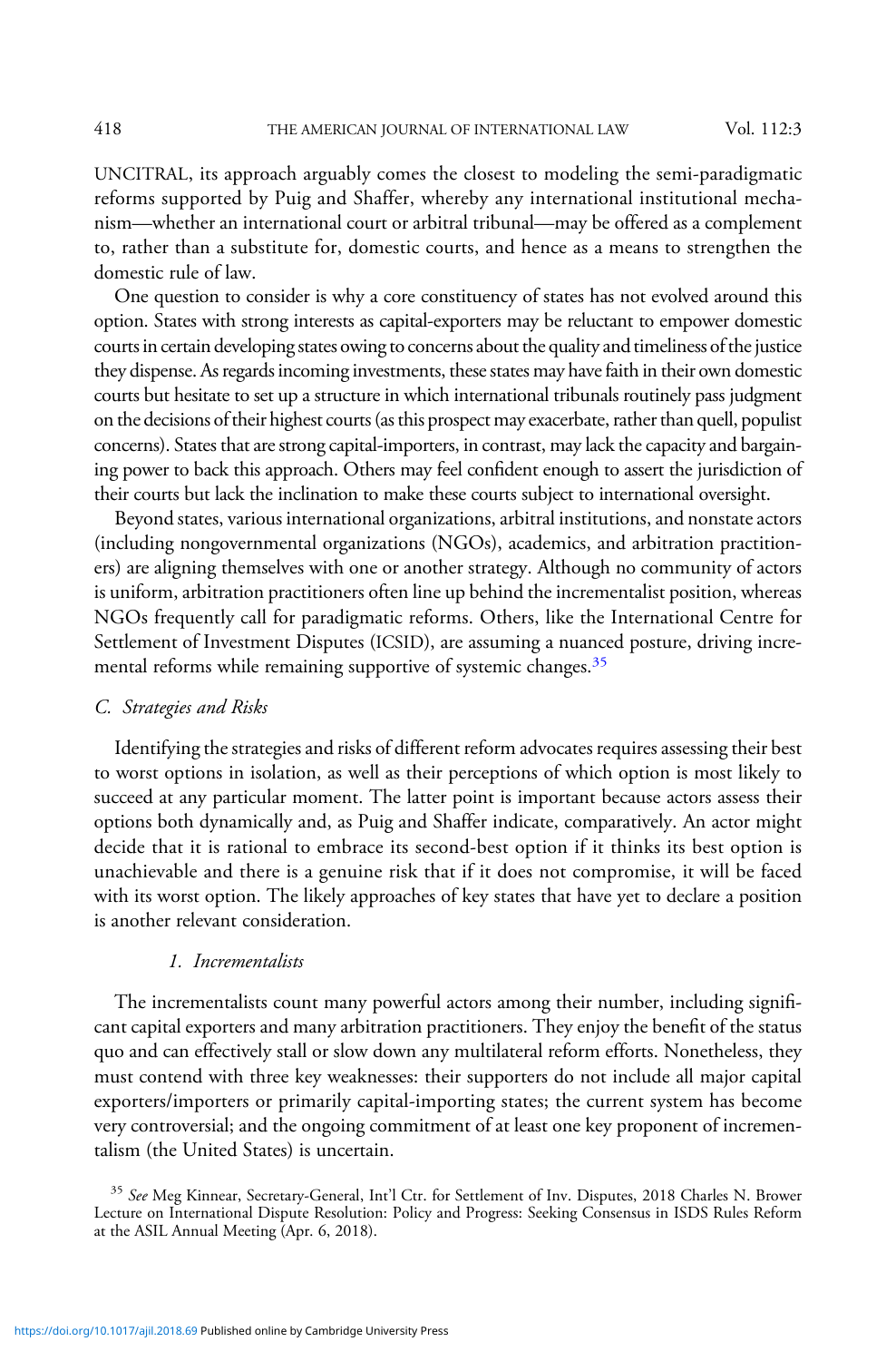A significant risk the incrementalists face is that by refusing to bend (that is, to countenance systemic reform in response to widespread discontent), they will exacerbate the chance that the system will break (that is, that states will abandon the system altogether). Given growing discontent with ISDS, the incrementalists cannot assume that the status quo is stable, particularly if the United States were to clearly withdraw its support for the existing system. The United States' current rhetoric is more supportive of paradigmatic reform than incrementalism or systemic reform.<sup>36</sup>

Some incrementalists, including certain states and the arbitration industry, may not incline toward a permanent court in comparison with arbitration but are likely to prefer it vastly to the inability of investors to bring direct claims before international tribunals. If systemic reform comes to seem inevitable, these incrementalists will also have an incentive to engage more actively with the process in an effort to shape it. Thus, we should expect some incrementalists to modify their hostile stance toward systemic reforms if the risk of paradigmatic reform starts to feel possible or systemic reform appears inevitable.

Arbitral institutions typically occupy a place between supporting incremental and systemic reform. They have an interest in maintaining the existence and legitimacy of the system and preserving or improving their market share. This interest helps explain why ICSID, for instance, is engaged in improving its rules;<sup>37</sup> in so doing, it both embraces incremental reform and incidentally lessens the case for systemic or paradigmatic reform for states that might be sitting on the fence. But ICSID also appears open to working with the systemic reformers on becoming a host institution for future investment courts,  $38$  which would assist in ensuring that, if systemic reform transpires, it would be well placed to retain or augment its caseload rather than lose out to new or existing competitors.

#### 2. Systemic reformers

The systemic reformers do not enjoy the inertia of the default bias, so they have to rally states in support of a new direction. They also need to build an international coalition because they cannot give effect to their reforms unilaterally. Such an endeavor is difficult because collective innovation-decisions are typically slower to be adopted than either "optional innovation-decisions" (which actors can choose to adopt or reject individually) or "authority innovation-decisions" (where decisions on adoption are made by a centralized authority and mandated for others).<sup>39</sup> Even if a collective decision to draft a statute for a multilateral

 $^{36}$  Despite the 2004 U.S. Model BIT suggesting an interest in working toward an appellate body, the 2012 U.S. Model BIT walked back from that position. *Compare* 2004 U.S. Model BIT, Article 28.10 and Annex D with 2012 U.S. Model BIT, Article 28.10. Given its previous history with international courts, and its current position with respect to the World Trade Organization's Appellate Body, it seems unlikely that the United States would<br>have the domestic constituency to support an investment court or appellate mechanism.

<sup>37</sup> See Amendment of ICSID's Rules and Regulations, INT'L CTR. FOR SETTLEMENT OF INV. DISPUTES, at [https://icsid.](https://icsid.worldbank.org/en/Pages/about/Amendment-of-ICSID-Rules-and-Regulations.aspx)<br>worldbank.org/en/Pages/about/Amendment-of-ICSID-Rules-and-Regulations.aspx.

 $38$  For example, ICSID will act as the Secretariat for the investment courts contemplated in the EU's agreements with Canada and Singapore. See European Comm'n, Comprehensive Economic and Trade Agreement (CETA) Between Canada, of the One Part, and the European Union, Art. 8.27.16 (1994), available at [http://trade.ec.](http://trade.ec.europa.eu/doclib/docs/2014/september/tradoc_152806.pdf) [europa.eu/doclib/docs/2014/september/tradoc\\_152806.pdf](http://trade.ec.europa.eu/doclib/docs/2014/september/tradoc_152806.pdf); European Comm'n, Chapter Three Dispute Settlement, Art. 3.9.16 (2018), *available at* [http://trade.ec.europa.eu/doclib/docs/2018/april/tradoc\\_156731.pdf.](http://trade.ec.europa.eu/doclib/docs/2018/april/tradoc_156731.pdf) <sup>39</sup> EVERETT M. ROGERS, DIFFUSION OF INNOVATIONS 403 (5th ed. 2003).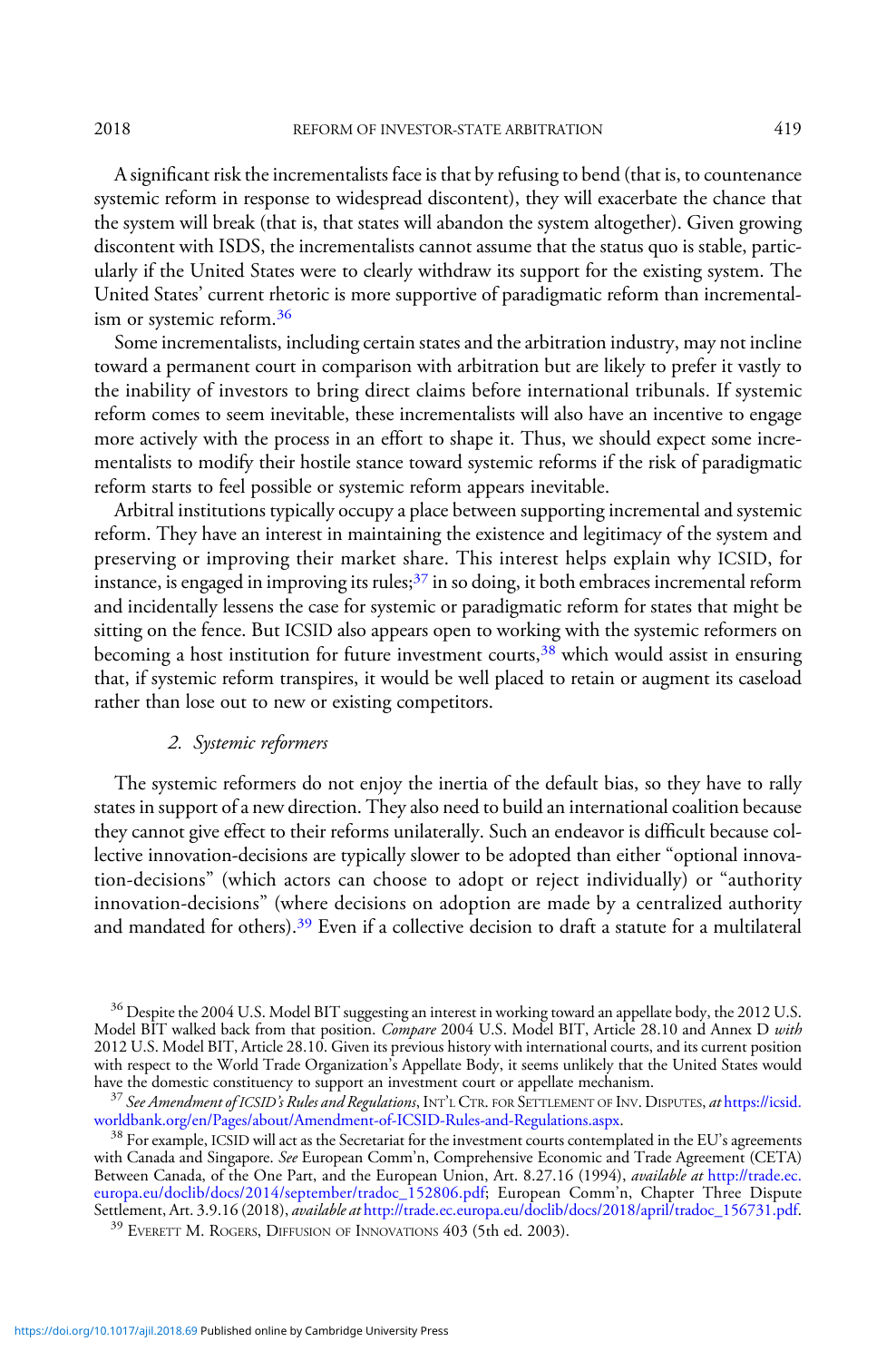investment court is made, states would then have the individual option of whether or not to embrace that innovation.

Systemic reformers are attempting to sell their position as a sensible, middle-ground option that responds to significant concerns about the system's legitimacy without throwing the baby out with the bathwater. Unfortunately, their posture looks like too much reform to some, but too little to others.

Systemic reformers also face the problem of "horizontal hostility."<sup>40</sup> Movements in favor of a cause often attract both moderate and radical subgroups. Instead of the groups being bound together by the common cause, the radical group frequently proves its commitment to the cause partly by distancing itself from the moderate group.<sup>41</sup> For instance, vegans show three times as much prejudice toward vegetarians as the other way around.<sup>42</sup> In this situation, strong critics of the system are often particularly hostile toward those seeking to reform, rather than overthrow, the system. That attitude makes it harder for the systemic reformers to bring the paradigmatic reformers on board.

The horizontal hostility problem is manifest in the reaction of some NGOs to the European Union's proposal for a multilateral investment court. S2B, the Seattle to Brussels Network that arose after the 1999 WTO protests in Seattle to challenge what they view as the corporate-driven trade agenda of the European Union, argued that the EU proposal is a "thinly veiled effort to salvage the failing investor-state dispute settlement system by replacing it with a rebranded twin" in order to "enshrine and expand the current system of corporate privilege."<sup>43</sup> Similarly, the Columbia Center for Sustainable Investment declared that the proposed court "fall[s] dramatically short in addressing the most problematic aspects of the ISDS regime and in fact would serve to further expand and entrench the controversial ISDS mechanism."<sup>44</sup>

On the other side, many members of the arbitral community are also highly critical, viewing the court proposal as more of an attack on arbitration than a savior of investor protection, and criticizing it for being "remarkably divorced from reality."<sup>45</sup> For instance, a prominent arbitrator, Judge Stephen M. Schwebel, explained that his "fundamental objection" to the European Union's proposal is that it would replace a system that "on any objective analysis works reasonably well" with "a system that would face substantial problems of coherence, rationalization, negotiation, ratification, establishment, functioning and financing."46

 $^{40}$  Judith B. White & Ellen J. Langer, *Horizontal Hostility: Relations Between Similar Minority Groups*, 55 J. Soc. Issues 537 (1999); Judith B. White, Michael T. Schmitt & Ellen J. Langer, Horizontal Hostility: Multiple Minority<br>Groups and Differentiation from the Mainstream, 9 GROUP PROCESSES & INTERGROUP REL. 339 (2006).

 $^{41}$  See Adam Grant, Originals: How Non-conformists Move the World 117–22 (2016).  $^{42}$  Id. at 118 n. 41.

<sup>43</sup> ROSA-LUXEMBURG-STIFTUNG,AWORLD COURT FOR CORPORATIONS: HOW THE EU PLANS TO ENTRENCH AND INSTITUTIONALIZE INVESTOR-STATE DISPUTE SETTLEMENT 3 (2017), *available at* http://www.s2bnetwork.org/wp-content/uploads/2017/12/WORLDCOURT-UK-www.pdf.

 $^{44}$  Columbia Ctr. on Sustainable Inv., *Position Paper in Support of Opinions Expressed in Response to the European* Commission's "Public Consultation on a Multilateral Reform of Investment Dispute" Resolution 1 (2017), available at [http://isdsblog.com/wp-content/uploads/sites/2/2016/05/THEPROPOSALSOFTHEEUROPEANCOMMISSION.](http://isdsblog.com/wp-content/uploads/sites/2/2016/05/THEPROPOSALSOFTHEEUROPEANCOMMISSION.pdf) [pdf.](http://isdsblog.com/wp-content/uploads/sites/2/2016/05/THEPROPOSALSOFTHEEUROPEANCOMMISSION.pdf)

 $^{45}$  Anne-Karin Grill, *Mind the Label: Loyalists and Reformists and ISDS*, KLUWER ARB. BLOG (Dec. 29, 2017), *at* <http://arbitrationblog.kluwerarbitration.com/2017/12/29/uncitral-isds-working-group-vienna-11-12-2017>. <sup>46</sup> Judge Stephen Schwebel, Remarks at Sidley Austin (May 17, 2016) (transcript available at [http://isdsblog.](http://isdsblog.com/wpcontent/uploads/sites/2/2016/05/THEPROPOSALSOFTHEEUROPEANCOMMISSION.pdf)

[com/wpcontent/uploads/sites/2/2016/05/THEPROPOSALSOFTHEEUROPEANCOMMISSION.pdf](http://isdsblog.com/wpcontent/uploads/sites/2/2016/05/THEPROPOSALSOFTHEEUROPEANCOMMISSION.pdf)).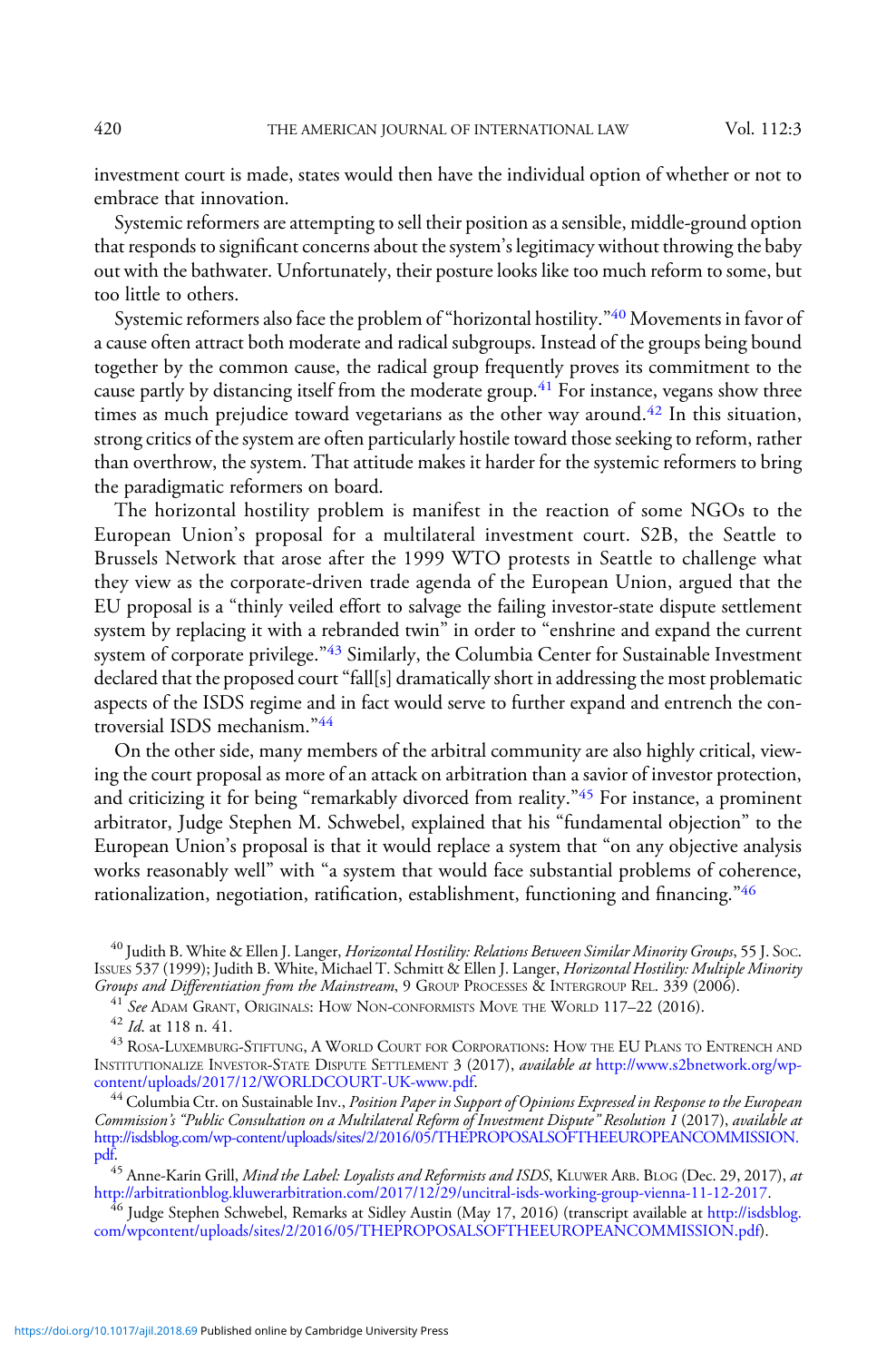2018 REFORM OF INVESTOR-STATE ARBITRATION 421

As studies of diffusion have shown, for a proposed innovation to attain a critical mass, it is essential for a number of early adopters to become opinion leaders that preach the virtue of the new approach.<sup>47</sup> The innovator here, the European Union, commands two mechanisms to generate support for its new approach: power and persuasion. The EU has used its negotiating power to gain agreement on bilateral investment courts with several of its treaty partners, including Canada, Mexico, Singapore, and Vietnam. Other than Canada, however, these states have not become vocal proponents of the new system, at least to date, though they may partly be waiting for the dust to settle with respect to the EU's internal legal competence.

If the European Union is able to transmit this innovation to its treaty partners only based on its power, the best it will end up with is a plurilateral investment court comprising it and those partners.<sup>48</sup> For such a court to become truly multinational, the European Union needs to persuade some other key opinion leaders to champion the institution and advance it through their own treaty practices. This process could include favorably disposed states that have not concluded a recent treaty with the European Union, such as Morocco and Mauritius. The UNCITRAL reform debates give the European Union a platform from which to advocate for its proposal multilaterally.

A significant aspect of diffusion involves identifying opinion leaders from diverse backgrounds, as their participation enhances the likelihood of diffusion. Such transfers often occur between actors that are like each other in key ways.<sup>49</sup> It is no surprise, then, that the innovation first spread from the European Union to Canada. To take hold multilaterally, however, opinion leaders should be engaged that are different from these states in key ways and more similar to other states from diverse regions or with diverse profiles. Thus, Singapore or Korea might be influential in establishing support for this innovation in Asia if they became opinion leaders, as might Argentina or Mexico in Latin America, or Morocco or Mauritius in Africa.

The investment court and appellate body proposal will not become a "movement" unless and until it moves without the European Union.<sup>50</sup> If the systemic reformers do not succeed in getting a critical mass of states on board with their proposal, they risk creating an even more fragmented system.

## 3. Paradigmatic reformers

Paradigmatic reformers do not benefit from a status quo bias and they need to develop a greater appetite for reform than the systemic reformers because of the degree of change they favor. Still, unlike the systemic reformers, the paradigmatic reformers often have the advantage of proposing approaches that do not require collective agreement. States can decide individually to withdraw from their investment treaties and pursue other options. Doing so en masse helps to reduce any stigma and potential (or perceived) loss of competitiveness associated with such moves, but it is not essential, as is a degree of multilateral coordination for the

<sup>&</sup>lt;sup>47</sup> ROGERS, *supra* note 39, at 343–52.<br><sup>48</sup> Anthea Roberts, *UNCITRAL and ISDS Reform: Pluralism and the Plurilateral Investment Court, EJIL: TALK!*, (Dec. 12, 2017), at [https://www.ejiltalk.org/uncitral-and-isds-reform-pluralism-and-the-plurilateral-investment](https://www.ejiltalk.org/uncitral-and-isds-reform-pluralism-and-the-plurilateral-investment-court)[court](https://www.ejiltalk.org/uncitral-and-isds-reform-pluralism-and-the-plurilateral-investment-court).<br><sup>49</sup> Rogers, *supra* note 39, at 306–08.<br><sup>50</sup> Cf. Jeremy Heimans & Henry Timms, New Power 47, 62 (2018).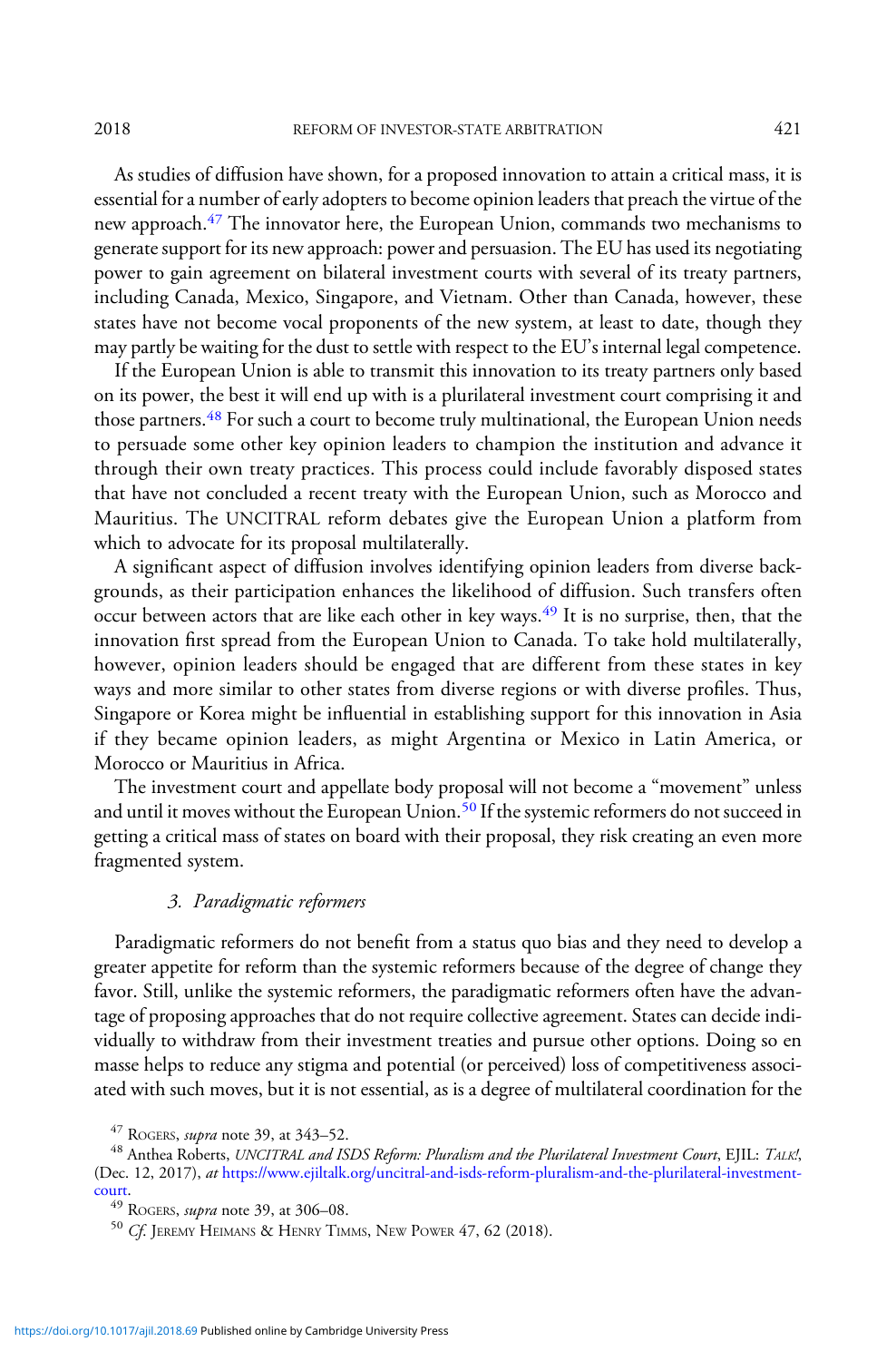court proposal. Entering into new treaties requires collective agreement but passing legislation does not.

The biggest quandary for paradigmatic reform champions concerns whether to support reforms that are more moderate than their ideal preference. States like South Africa,<sup>51</sup> along with many NGOs, identify both procedural and substantive problems with the system that they believe require a fundamental overhaul. Should they support the procedural reforms pushed by the systemic reformers, which go partway to addressing their concerns, knowing that, if they do, this route might neutralize some of those problems with the system in a way that reinforces its existence and undermines the likelihood of more revolutionary reforms?

Their answer to this dilemma likely depends on two factors: how much they consider the problems to be primarily ones of substance or procedure, and how strongly they assess the prospects of paradigmatic reform. If they locate the problems at a more substantive level, they are more likely to conclude that procedural reforms alone would be insufficient and vice versa. (The systemic reformists, of course, argue that fixing the process will help prevent problematic interpretations of substantive obligations.) If paradigmatic reform seems unlikely at least any time soon, systemic reform might seem like a wise option.

#### 4. Yet-to-declare states

A majority of states are playing a wait-and-see game for now, taking time to consider the issues and formulate their approaches. Many states that remain in the "undecided" camp probably view themselves as price-takers rather than price-makers, which gives them an incentive to remain open to different approaches so that they have the flexibility to adopt one set of reforms in treaties with one powerful actor and another with a different powerful actor.

That characterization does not, however, hold true for China, which has a marked potential to be a price-maker in its treaty negotiations and to lend crucial weight to one or more of the reform strategies. This conclusion is reinforced by China's need to upgrade its investment treaties with Belt and Road Initiative states.<sup>52</sup> Although China maintains investment treaties with most of these states, most of them are early generation investment treaties that provide for limited protections and restricted recourse to arbitration. China is likely to seek to upgrade these treaties, though it has also announced its plans to adopt other mechanisms along this route, such as new institutions to deal with commercial disputes.<sup>53</sup>

China could well become a semi-systemic reformer, seeking to retain investment treaty arbitration with incremental improvements but subject to an appellate body. The Chinese experience with the WTO Appellate Body has been positive. China has benefited from being able to know and work with a fairly consistent and predictable body of jurisprudence. It has developed a cadre of international lawyers in government and private practice that are

<sup>&</sup>lt;sup>51</sup> July 10 UN Meeting Recording, *supra* note 32.<br><sup>52</sup> Peter Cai, *Understanding China's Belt and Road Initiative*, LOWY INST. INT'L POL'Y (Mar. 2017), *available at* [https:/](https://www.lowyinstitute.org/sites/default/files/documents/Understanding%20China%E2%80%99s%20Belt%20and%20Road%20Initiative_WEB_1.pdf)/www.lowyinstitute.org/sites/default/fi[les/documents/Understanding%20China%E2%80%99s%20Belt](https://www.lowyinstitute.org/sites/default/files/documents/Understanding%20China%E2%80%99s%20Belt%20and%20Road%20Initiative_WEB_1.pdf)

 $53$  Jerome A. Cohen, The Belt and Road Initiative (BRI) Courts? China's Attitude Towards Dispute Resolution, JERRY's BLOG (Feb. 19, 2018), at <http://www.jeromecohen.net/jerrys-blog/the-bri-courts>.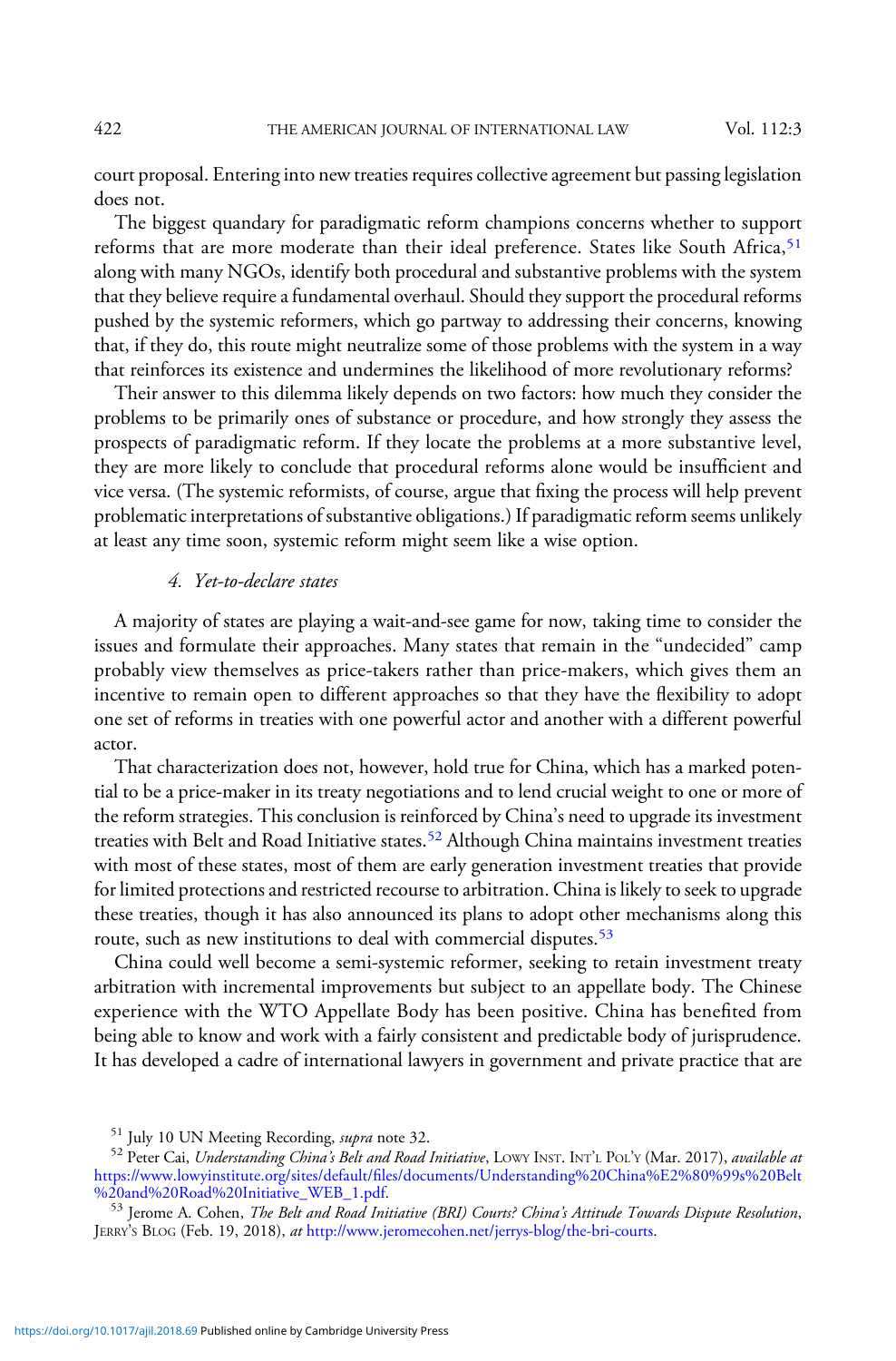used to dealing with WTO disputes and are now also engaged on investment treaty issues.<sup>54</sup> A Chinese judge would be likely to be appointed to any new institution, whereas the nation is seriously underrepresented in terms of the appointment of its nationals as arbitrators. Yet China may well be hesitant about totally replacing investor arbitration given its typically cautious and incremental approach to international lawmaking and adjudication.

At UNCITRAL, China has expressed concern that the existing corrective mechanisms (annulment and judicial review) were"limited" when it came to ensuring the important values of consistency and correctness.<sup>55</sup> Such mechanisms not only did not guarantee predictability and certainty, but sometimes made the situation worse. Moreover, the system's current corrective mechanisms were"defective"and did not provide a"systematic and effective . . . institutionalized correction arrangement."<sup>56</sup> China thus recommended that UNCITRAL study how to ensure the availability of an effective corrective mechanism, including by looking at whether a "new correction mechanism" should be adopted and, if so, how it should be constructed.<sup>57</sup>

In addition, China stressed that the "fundamental difference" between investment and commercial arbitration was that the former deals with the government, whereas the latter concerns private rights only.<sup>58</sup> China worried that international commercial arbitrators might lack an understanding of how governments operate. Investment arbitrators do not need to be"pro-government," China indicated, pointing to its own dual interests as a capital importer and exporter. Rather, they must "protect the legitimate rights and interests of investors in strict compliance with treaties."<sup>59</sup> China therefore concluded that investment arbitrators should be required to have a "background in public international law or legal knowledge regarding investment treaties."<sup>60</sup>

## II. UNCITRAL AS A VENUE AND AN ACTOR

In addition to states, many other international organizations, NGOs, academics, and arbitrators are also weighing in on these debates. The most significant nonstate actor that should be analyzed, however, is probably UNCITRAL itself. UNCITRAL is a venue for international lawmaking, but it should also be understood as an actor that has navigated a complex series of relationships in hopes of forging a salient role for the organization in the reform process.

## A. UNCITRAL as Lawmaker and Agenda Setter

UNCITRAL was established by the United Nations General Assembly in 1966 with a mandate to progressively harmonize and modernize international trade law.<sup>61</sup> The UNCITRAL

<sup>57</sup> Id.<br><sup>58</sup> Roberts & Bouraoui, *Concerns About Arbitrators, supra* note 12.<br><sup>59</sup> Id. Similar qualification requirements exist in the EU's court model in its agreements with Canada and<br>Singapore. *See supra* note 38, Ar

 $^{54}$  Gregory Shaffer & Henry S. Gao, *China's Rise: How It Took on the U.S. at the WTO*, 2018(1) U. ILL. L. REV. 115, 157 (2018).

 $^{55}$  Roberts & Bouraoui, *Concerns About Consistency, supra* note 12.  $^{56}$   $\emph{Id}$ 

<sup>&</sup>lt;sup>61</sup> GA Res. 2205 (XXI) (Dec. 17 1966), *available at* [https://documents-dds-ny.un.org/doc/RESOLUTION/](https://documents-dds-ny.un.org/doc/RESOLUTION/GEN/NR0/005/08/IMG/NR000508.pdf?OpenElement) [GEN/NR0/005/08/IMG/NR000508.pdf?OpenElement](https://documents-dds-ny.un.org/doc/RESOLUTION/GEN/NR0/005/08/IMG/NR000508.pdf?OpenElement).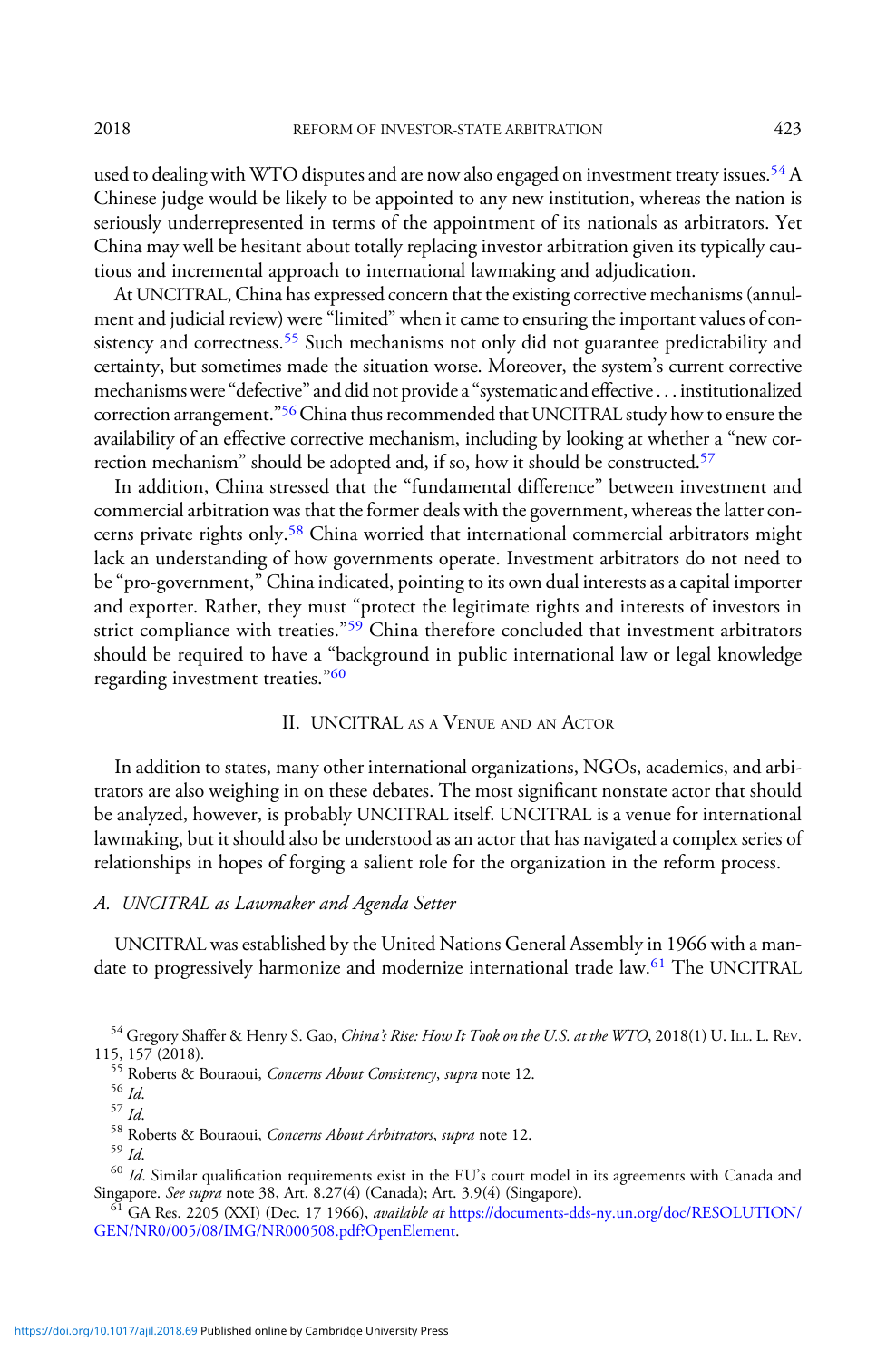Commission is made up of sixty states, elected by the General Assembly. The Commission grants mandates on particular topics to working groups, which are made up of the UNCITRAL member states. Other states, as well as intergovernmental and non-governmental organizations, can attend working group and Commission sessions as observers. UNCITRAL also has a Secretariat, which prepares working papers, provides administrative support, and reports on working group sessions. $62$ 

As an international organization striving for legitimacy and resources in a world of scarcity, UNCITRAL's Secretariat actively scouts promising new topic areas for work. The organization has crafted a central role for itself in international lawmaking through (1) its claim to inclusive procedural legitimacy, because it serves as a forum for bringing together all states and integrating key nonstate actors into its proceedings; (2) its use of a variety of legal instruments from "hard" treaties to "soft" model laws and nonbinding rules, to give it flexibility in tackling subjects of variable difficulty and to enable differently situated states to use its products; and (3) its success in bringing potential competitors into cooperative roles within its own lawmaking processes.<sup>63</sup>

UNCITRAL had traditionally been active in international arbitration by, for instance, drafting arbitration rules that are used in both commercial and investment arbitration. It has a practice of incrementally increasing its lawmaking scope by starting in core areas and then expanding its jurisdiction horizontally (to cover new fields, including banking and finance) and vertically (working from softer to harder legal instruments).<sup>64</sup> It did so in this context by starting to deal with investment treaty arbitration separately from commercial arbitration, becoming the forum for negotiating the soft UNCITRAL Rules on Transparency in Treaty-Based Investor-State Arbitration (the Transparency Rules), followed by the hard United Nations Convention on Transparency in Treaty-Based Investor-State Arbitration (the Mauritius Convention).<sup>65</sup>

UNCITRAL frequently practices "pyramidal incrementalism," where it sets out to cover new topics by standing on the shoulders of work previously completed by itself or other intergovernmental organizations.<sup>66</sup> The Mauritius Convention represented a new and flexible instrument permitting multilateral reform of thousands of bilateral agreements by allowing states to decide individually whether to opt in or opt out regarding their existing and new investment treaties. A similar mechanism had been adopted by the Organisation for Economic Co-operation and Development (OECD) regarding the reform of tax treaties.<sup>67</sup>

<sup>62</sup> See generally UN Comm'n. on Int'l Trade Law, A Guide to UNCITRAL: Basic Facts About the United Nations Commission on International Trade Law, *available at* [http://www.uncitral.org/pdf/english/texts/](http://www.uncitral.org/pdf/english/texts/general/12-57491-Guide-to-UNCITRAL-e.pdf)<br>general/12-57491-Guide-to-UNCITRAL-e.pdf.

 $^{63}$  Susan Block-Lieb & Terence C. Halliday, Global Lawmakers: International Organizations in the CRAFTING OF WORLD MARKETS 12, 38–40, 72–73, 80–82, 156, 257 (2017). <sup>64</sup> Id. at 83–84, 89, 156, 227–35.

<sup>65</sup> UN Comm'n on Int'l Trade Law, United Nations Convention on Transparency in Treaty-based Investor-State Arbitration (Feb. 2015), available at [https://www.uncitral.org/pdf/english/texts/arbitration/transparency](https://www.uncitral.org/pdf/english/texts/arbitration/transparency-convention/Transparency-Convention-e.pdf)[convention/Transparency-Convention-e.pdf;](https://www.uncitral.org/pdf/english/texts/arbitration/transparency-convention/Transparency-Convention-e.pdf) UN Comm'n on Int'l Trade Law, UNCITRAL Rules on Transparency in Treaty-based Investor-State Arbitration (Jan. 2014), available at [https://www.uncitral.org/pdf/](https://www.uncitral.org/pdf/english/texts/arbitration/rules-on-transparency/Rules-on-Transparency-E.pdf) [english/texts/arbitration/rules-on-transparency/Rules-on-Transparency-E.pdf.](https://www.uncitral.org/pdf/english/texts/arbitration/rules-on-transparency/Rules-on-Transparency-E.pdf) <sup>66</sup> BLOCK-LIEB & HALLIDAY, *supra* note 63, at 83–85, 262.

<sup>67</sup> Multilateral Convention to Implement Tax Treaty Related Measures to Prevent Base Erosion and Profit Shifting, June 7, 2017, OECD, at [http://www.oecd.org/tax/treaties/multilateral-convention-to-implement-tax](http://www.oecd.org/tax/treaties/multilateral-convention-to-implement-tax-treaty-related-measures-to-prevent-beps.htm)[treaty-related-measures-to-prevent-beps.htm](http://www.oecd.org/tax/treaties/multilateral-convention-to-implement-tax-treaty-related-measures-to-prevent-beps.htm).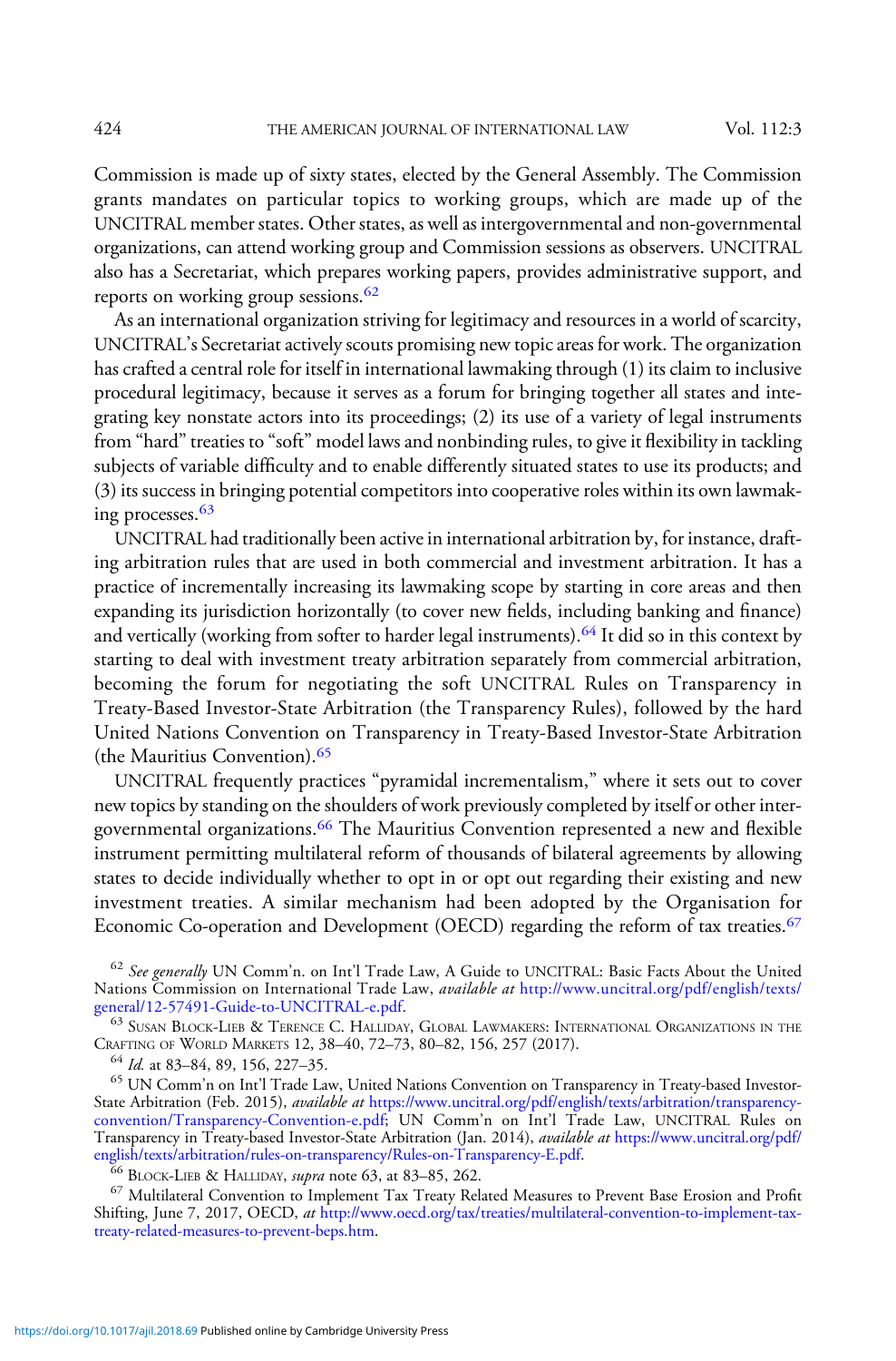Leveraging these successes, UNCITRAL's Secretariat turned its attention to whether the Mauritius Convention could serve as a model for more ambitious reforms.

#### B. Cooperation and Competition

To be successful in securing a mandate on this topic, UNCITRAL had to cooperate with actors that could further its agenda while coopting possible competitors and diffusing potential opponents. Such strategizing accords with UNCITRAL's historical approach of collaborating with at least one powerful state and one influential nonstate actor.<sup>68</sup>

In terms of cooperation, UNCITRAL's Secretariat, with the approval of the Commission, began by commissioning the Center for International Dispute Settlement (CIDS), a Genevabased research center, to write a report. The CIDS report was written by Gabrielle Kaufmann-Kohler (a professor and the most frequently appointed investment arbitrator in the world) and Michele Potestà(a senior researcher at CIDS and an arbitration practitioner) who, like many in the field, are amphibious academic-practitioners.<sup>69</sup> The report, which was extremely well done, was more detailed and specific than had originally been intended, and focused on whether the Mauritius Convention could be used to introduce an investment court or appeal mechanism.

The CIDS report was a catalyst in the reform process, setting the stage for reform debates and solidifying UNCITRAL's claim to be the venue in which these debates should occur. It also raised disquiet in some corners, however, about whether UNCITRAL's Secretariat was pushing a particular reform agenda.

As a potential forum, UNCITRAL faced competition from other international organizations, most notably the United Nations Conference on Trade and Development (UNCTAD) and the OECD, both of which had long histories in the investment treaty field. Yet neither constituted an obvious institutional home for debates about investorstate arbitration reform. In private, some states discounted UNCTAD as too close to the developing world and as a "talking shop" rather than a negotiating or lawmaking forum. Others viewed the OECD as having been insufficiently inclusive in its membership and too closely aligned with the developed world and having lost some credibility as a forum for negotiating investment issues after the failed Multilateral Agreement on Investment in the 1990s.

Nevertheless, one issue raised about moving forward in UNCITRAL was the perception that the arbitration industry had a vested interest in maintaining the status quo and that the forum was dominated by practitioners. For some states, this view was exacerbated by the practitioner pedigree of the CIDS report's authors. Arbitration has typically been covered by Working Group II and, because these matters have historically been viewed as technical and not highly political, many states have been represented in that group by arbitration practitioners. Some states and academics thus worried that entrusting the arbitration reforms to UNCITRAL was akin to putting the fox in charge of the henhouse.<sup>70</sup>

<sup>&</sup>lt;sup>68</sup> See BLOCK-LIEB & HALLIDAY, supra note 63; see also examples at 108–09, 120, 147, 200, 377.<br><sup>69</sup> Gabrielle Kaufmann-Kohler & Michele Potestà, *Can the Mauritius Convention Serve as a Model for the Reform* of Investor-State Arbitration in Connection with the Introduction of a Permanent Investment Tribunal or an Appeal Mechanism?, CIDS – GENEVA CTR. INT'L DISP. SETTLEMENT (2016), available at [http://www.uncitral.org/pdf/](http://www.uncitral.org/pdf/english/CIDS_Research_Paper_Mauritius.pdf)<br>english/CIDS\_Research\_Paper\_Mauritius.pdf.

 $^{\tilde{7}0}$  Anthea Roberts, *UNCITRAL and ISDS Reform: Not Business as Usual*, EJIL: *TALK!* (Dec. 11, 2017), *at* [https://](https://www.ejiltalk.org/uncitral-and-isds-reform-not-business-as-usual) [www.ejiltalk.org/uncitral-and-isds-reform-not-business-as-usual](https://www.ejiltalk.org/uncitral-and-isds-reform-not-business-as-usual); Grill, supra note 45.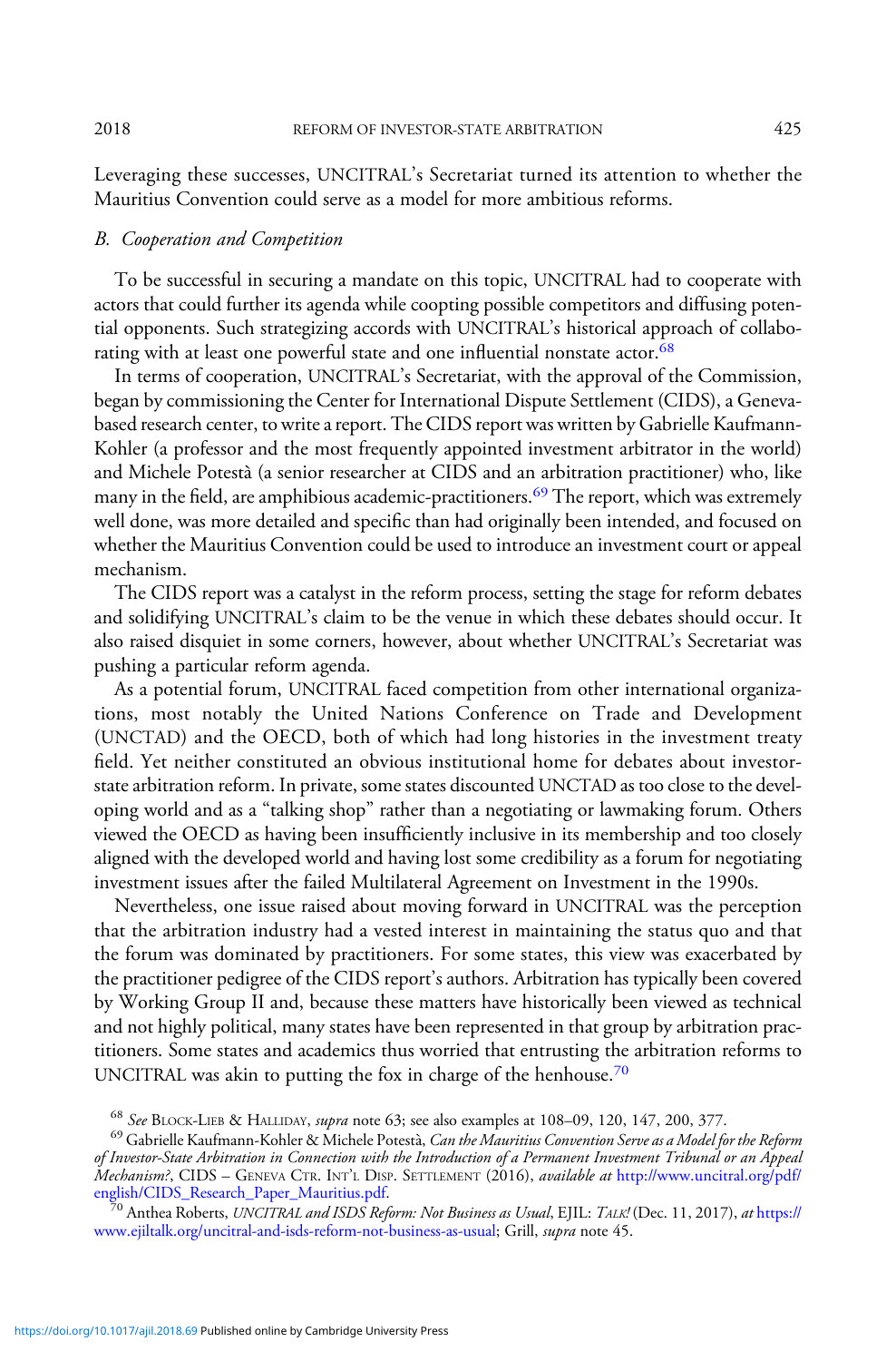To move forward, UNCITRAL also had to shift the European Union from a position of competition to cooperation. At its 2016 Commission meeting, UNCITRAL's initiative did not receive a positive response from the European Union.<sup>71</sup> Together with Canada, the European Union had been considering launching its own push for a multilateral investment court, though it had yet to announce that plan publicly.<sup>72</sup> These states cohosted an initial intergovernmental expert meeting on the court.<sup>73</sup> However, after a series of formal meetings and informal discussions,<sup>74</sup> they ultimately accepted the merit of working within UNCITRAL given the organization's significant convening power and that its perceived responsiveness to the concern raised by a number of states about practitioner dominance.<sup>75</sup>

Yet UNCITRAL still faced opposition. At its 2017 Commission meeting, the United States and Japan opposed granting the requisite mandate. They viewed multilateral reforms as unnecessary and worried that the process would be used to railroad states into accepting a multilateral investment court. The two states also harbored an unspoken concern that UNCITRAL was a disadvantageous forum for them, as the European Union could count on multiple member states in UNCITRAL, as well as its own role as an observer. Europe could thus play a strong role in debates and would be well placed to push through its agenda if any issues came to a vote instead of being agreed on by consensus.

In an effort to diffuse concerns, the European Union and Canada "poured water into their wine,"<sup>76</sup> stressing that an initial decision to consider reform was separate from any later decision in favor of a court. A wide range of states from many parts of the world favored granting a mandate in order to have a forum for multilateral discussions on investor-state arbitration reform, even if they did not necessarily support the proposal for a multilateral investment court. This ultimately led to the sequenced mandate whereby states would first identify their concerns, then consider the desirability of reform, and finally consider relevant solutions to be recommended, without any mention of particular reform options.

To manage concerns that practitioners dominated UNCITRAL, the mandate was granted to Working Group III and specified that "the deliberations, while benefiting from the widest possible breadth of available expertise from all stakeholders, would be Government-led with

 $^{71}$  Recording: United Nations Comm'n. on Int'l Trade Law, 49th Sess. (July 8, 2016), *available at* [https://icms.](https://icms.unov.org/CarbonWeb/public/uncitral/speakerslog/56d8ad62-9089-469b-b0a1-573dce6136da) unov.org/CarbonWeb/public/uncitral/speakerslog/56d8ad62-9089-469b-b0a1-573dce6136da.

 $72$  This announcement was made in October 2017. See Gen. Secretariat of the Council of the EU, Joint Interpretative Instrument on the Comprehensive Economic and Trade Agreement (CETA) Between Canada and the European Union and its Member States, EU Doc. 13541/16, § 6(i) (Oct. 27, 2016), at [https://eur-lex.](https://eur-lex.europa.eu/legal-content/EN/TXT/?toc=OJ:L:2017:011:FULL&uri=uriserv:OJ.L_.2017.011.01.0003.01.ENG)<br>europa.eu/legal-content/EN/TXT/?toc=OJ:L:2017:011:FULL&uri=uriserv:OJ.L\_.2017.011.01.0003.01.ENG.

 $^{73}$ Eur. Comm'n Directorate General for Trade, Government of Canada, Discussion Paper: Establishment of a Multilateral Investment Dispute Settlement System (Dec. 14, 2016), available at [http://trade.ec.europa.eu/](http://trade.ec.europa.eu/doclib/docs/2017/january/tradoc_155267.12.12%20With%20date_%20Discussion%20paper_Establishment%20of%20a%20multilateral%20investment%20Geneva.pdf) [doclib/docs/2017/january/tradoc\\_155267.12.12%20With%20date\\_%20Discussion%20paper\\_Establishment](http://trade.ec.europa.eu/doclib/docs/2017/january/tradoc_155267.12.12%20With%20date_%20Discussion%20paper_Establishment%20of%20a%20multilateral%20investment%20Geneva.pdf)

<sup>&</sup>lt;sup>74</sup> See, e.g., UNCITRAL-CIDS Government Experts Meeting, GENEVA CTR. INT'L DISP. SETTLEMENT (Mar. 2, 2018), at http://www.cids.ch/events/uncitral-cids-government-experts-meeting.

 $^{75}$  Interview, European Commission Official (May 21, 2018) (on file with author).

<sup>76</sup> Interview, Staff Member of an International Arbitral Institution (May 28, 2018) (on file with author) (discussing the European Union and Canada's attempt to dilute the significance of a decision to move foward). See also text accompanying note 87 infra.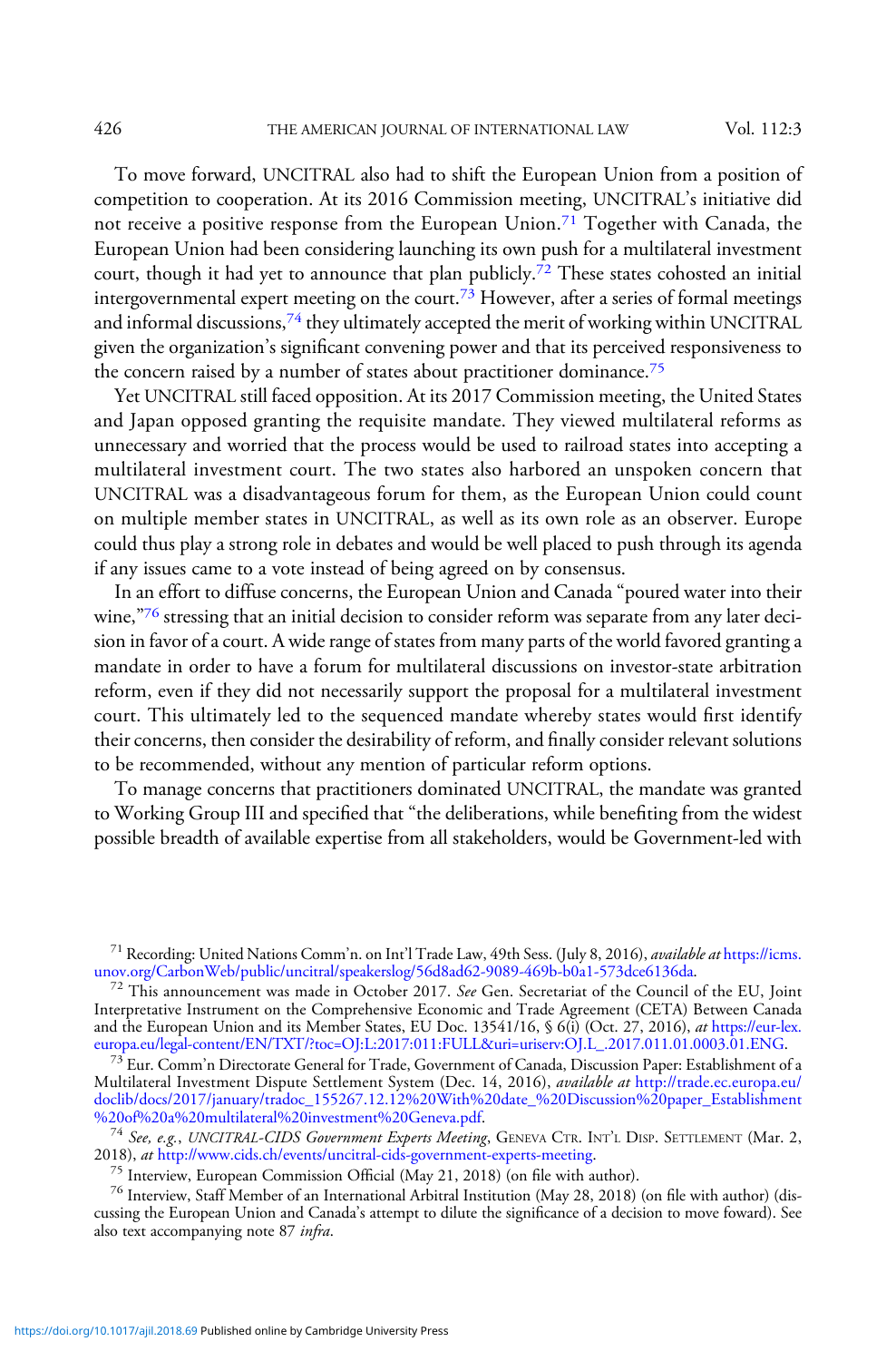high-level input from all Governments."<sup>77</sup> UNCITRAL was eager to begin work straightaway, particularly as Working Group III was finishing its current project and risked losing its meeting slots in New York and Vienna without a new assignment. The European Union was also keen to start. Although Working Group II had traditionally dealt with arbitration, it would not be free for another year.<sup>78</sup>

States determine who represents them at UNCITRAL and the composition of different working groups has changed over time with respect to different topics. Working Group II enjoyed greater state representation when working on transparency, for instance, than it did when dealing with UNCITRAL's Model Law on International Commercial Arbitration and Arbitration Rules.79 To some extent, working groups are empty shells that can be composed of different specialists depending on the subject matter before them. Just because Working Group II had dealt with arbitration topics to date, there was no reason it had to continue to do so. Shifting to Working Group III also made it easier to send government representatives without having to displace existing representatives who are arbitration practitioners.

The government-led nature of the process was immediately palpable and was clearly not "business as usual."<sup>80</sup> At both working group meetings, states were overwhelmingly represented by government officials. Instead of sending diplomats with little background on the topic, many states selected investment treaty law and policy experts as their representatives. Some private practitioners remained, but only a handful spoke on behalf of their states. Thus, although to date public debates about investment treaties have often been dominated by arbitration practitioners, academics, and NGOs, UNCITRAL clearly transferred power back to states as the masters of their treaties.<sup>81</sup>

## C. Combat and Cooption

To navigate this process successfully, UNCITRAL must also deal with combative relations with some stakeholders while not allowing itself to be coopted by others.

In terms of combative relations, the mandate provoked a hostile response from some members of the arbitration community. For instance, noted arbitrator Charles Brower identified UNCITRAL as the "biggest enemy" to investor-state arbitration, asking: "Why do these acknowledged leaders of investment dispute arbitration as we know it bring termites into our wooden house of investor state dispute resolution? Why are they putting themselves out there to tear down what made them what they are?"<sup>82</sup> Of the decision to give the mandate

<sup>77</sup> UN Comm'n on Int'l Trade Law, Working Group III, Possible Reform of Investor-State Dispute Settlement (ISDS), para. 3, UN Doc. A/CN.9/WG.III/WP.142 (Sept. 18, 2017), available at [https://documents-dds-ny.un.](https://documents-dds-ny.un.org/doc/UNDOC/LTD/V17/067/48/PDF/V1706748.pdf?OpenElement) [org/doc/UNDOC/LTD/V17/067/48/PDF/V1706748.pdf?OpenElement](https://documents-dds-ny.un.org/doc/UNDOC/LTD/V17/067/48/PDF/V1706748.pdf?OpenElement).<br><sup>78</sup> July 21 UNCITRAL Report, *supra* note 3, para. 260.<br><sup>79</sup> See UN Comm'n on Int'l Trade Law, UNCITRAL Model Law on International Commercial Arbitration

(1985), with Amendments as Adopted in 2006, at [http://www.uncitral.org/uncitral/en/uncitral\\_texts/arbitra](http://www.uncitral.org/uncitral/en/uncitral_texts/arbitration/1985Model_arbitration.html)[tion/1985Model\\_arbitration.html;](http://www.uncitral.org/uncitral/en/uncitral_texts/arbitration/1985Model_arbitration.html) UN Comm'n on Int'l Trade Law, UNCITRAL Arbitration Rules, at [http://](http://www.uncitral.org/uncitral/en/uncitral_texts/arbitration/2010Arbitration_rules.html)

<sup>80</sup> Roberts, *UNCITRAL and ISDS Reform, supra* note 70.<br><sup>81</sup> *See* Anthea Roberts, *Power and Persuasion in Investment Treaty Interpretation: The Dual Role of States*, 104<br>AJIL 179, 189–91, 202 (2010).

<sup>82</sup> Lindsey Pelucacci, Hon. Charles N. Brower Delivers Keynote Address at International Arbitration Conference, FORDHAM L. NEWS (Nov. 27, 2017), at [https://news.law.fordham.edu/blog/2017/11/27/hon-charles-n-brower](https://news.law.fordham.edu/blog/2017/11/27/hon-charles-n-brower-delivers-keynote-address-international-arbitration-conference)[delivers-keynote-address-international-arbitration-conference.](https://news.law.fordham.edu/blog/2017/11/27/hon-charles-n-brower-delivers-keynote-address-international-arbitration-conference)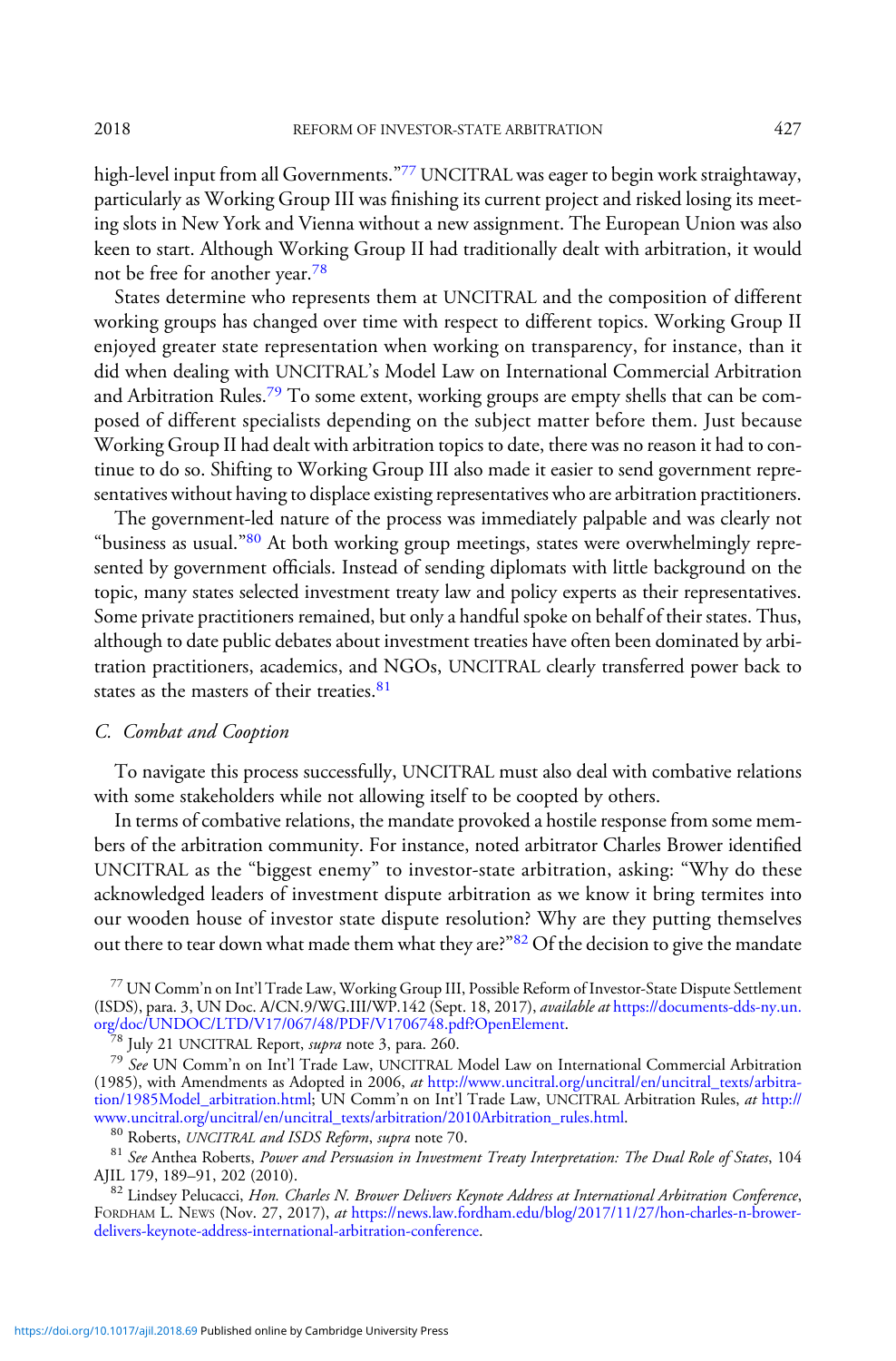to Working Group III and make the process government-led, Brower and his clerk Jawad Ahmad ask: "Are the dice being loaded?"<sup>83</sup>

In keeping with the idea of horizontal hostility, Brower and Ahmad proclaim it "baffling" that prominent international arbitrators who have led the field for years would "encourage this 'Demolition Derby'" and do so "in league with" UNCITRAL.<sup>84</sup> They single out the CIDS report as the "most directly serious threat" to investor-state arbitration, referring to it as a "research paper" in quotation marks. $85$  Such distrust was heightened by the timing and content of a CIDS Supplemental Report, which was issued a week before the first working group meeting under the title "The Composition of a Multilateral Investment Court and of an Appeal Mechanism for Investment Awards."<sup>86</sup> This report led certain stakeholders to protest that it made the outcome look predetermined.

As noted, a key critique of some stakeholders that wish to retain investor-state arbitration is that UNCITRAL has been coopted by the European Union to pursue the latter's objective of achieving a multilateral investment court. For instance, Nikos Lavranos claimed that, despite the mandate's open language, it had been "obvious" to everyone in the room when it was adopted that the "only outcome" would be the creation of a multilateral investment court; thus, the European Union had "successfully managed to instrumentalize UNCITRAL."<sup>87</sup> In response to similar thoughts voiced by Brower in the working group, the chair was quick to respond:

The assignment in this working group is absolutely not the European Commission's proposal. We have our own mandate and the idea that that is what we are here to do is absolutely false . . . . We are here to work multilaterally together to . . . identify concerns and to proceed with our own mandate.<sup>88</sup>

This exchange exposes a central concern for UNCITRAL: it must not be, or be perceived to be, coopted by the European Union or marching toward a predetermined outcome. Part of UNCITRAL's challenge will be forging and maintaining consensus among very differently situated states. Clearly conscious of this dilemma, the chair declared:

Many states in this room . . . have had the opportunity to consider many of these issues in detail for a long period of time. And they are ready to move much more quickly in this work and are willing to have these discussions and are having them in good faith but need to see forward momentum in this project.

At the same time, there are many states in this room who have only begun their consideration of this work and would like to have time to adequately discuss and consider and

 $83$  Charles N. Brower & Jawad Ahmad, *Why The "Demolition Derby" That Seeks To Destroy Investor-State Arbitration*?, 91 S. CAL. L. REV. (forthcoming 2018).

<sup>84</sup> Id.<br><sup>85</sup> Id.<br><sup>86</sup> Gabrielle Kaufmann-Kohler & Michele Potestà, *The Composition of a Multilateral Investment Court and of an* Appeal Mechanism for Investment Awards: CIDS Supplemental Report (2017), available at [http://www.uncitral.org/](http://www.uncitral.org/pdf/english/workinggroups/wg_3/CIDS_Supplemental_Report.pdf)<br>pdf/english/workinggroups/wg\_3/CIDS\_Supplemental\_Report.pdf.

 $^{87}$  Nikos Lavranos, *The First Steps Towards a Multilateral Investment Court (MIC)*, EFILA BLOG (July 19, 2017), *at*<br>https://efilablog.org/2017/07/19/the-first-steps-towards-a-multilateral-investment-court-mic.

<sup>88</sup> Recording: UNCITRAL, Working Group III (Investor-State Dispute Settlement Reform), 35th Sess. (Apr. 24, 2018), available at [https://icms.unov.org/CarbonWeb/public/uncitral/speakerslog/453b3b29-9c1f-4537](https://icms.unov.org/CarbonWeb/public/uncitral/speakerslog/453b3b29-9c1f-4537-b99e-3c1930558cc7) [b99e-3c1930558cc7](https://icms.unov.org/CarbonWeb/public/uncitral/speakerslog/453b3b29-9c1f-4537-b99e-3c1930558cc7).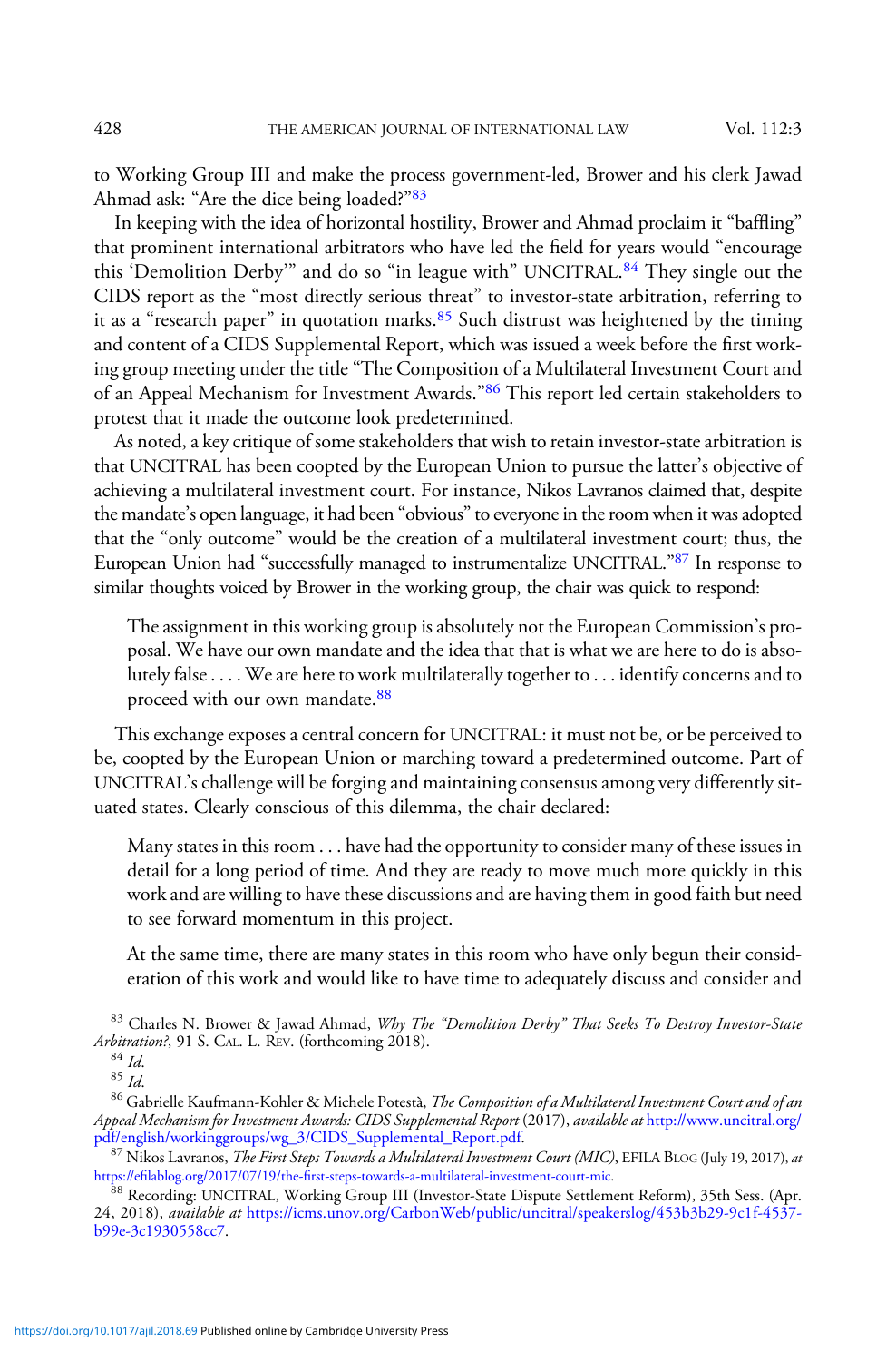not be rushed into making decisions or into a project that they are not ready to make. As a working group, . . . we have to be respectful of both and try to find a way of achieving balance where we have forward momentum and yet at the same time we have given and continue to give states the opportunity to deliberate and consider without undue delay.<sup>89</sup>

#### D. Co-constitutive Relationship Between Forum and Process

In their study of UNCITRAL as an international lawmaker, Susan Block-Lieb and Terence Halliday theorize that "how law is made affects what law is made."<sup>90</sup> I contend that this relationship is co-constitutive: UNCITRAL as a forum will shape the reform process just as the reform process is likely to shape UNCITRAL as a forum.

It is already clear that UNCITRAL as a forum is shaping the reform process. UNCITRAL's convening power has been demonstrated: around one hundred states and observer entities have been involved in working group meetings so far, along with ten international governmental organizations and several dozen nongovernmental ones.<sup>91</sup> The sequenced mandate reflects UNCITRAL's consensus-driven process, working to keep on board states that favored a multilateral investment court, as well as those that were opposed or wanted more time to consider their options. It also exemplifies UNCITRAL's preference for incrementalism by allowing states to express their concerns about the existing system and frame the problem before considering potential solutions.

Consensus-based processes often push toward middle ground outcomes, such as retaining investor-state arbitration but adding an appellate body. Given this, the arbitration/court dichotomy is likely to soften over time. We should expect intermediate proposals to be developed that make arbitration look less arbitration-like, such as having the treaty parties select a roster of arbitrators and having either the disputing parties or appointing institutions select the arbitrators for a particular case from that list. We should also predict that court-based proposals will come to look less court-like by, for instance, having a flexible structure that enables the court to convene in different places around the world as required or having the court paid for by a combination of treaty party contributions and user fees.

What might be less clear to date is how this reform process may ultimately shape UNCITRAL. Two examples illustrate the point. First, UNCITRAL has become bolder over time in terms of the difficulty of the topics it has taken on,<sup>92</sup> but investor-state dispute settlement is probably its most controversial topic to date. The highly political nature of these reform debates has the potential to affect UNCITRAL's working methods.

<sup>&</sup>lt;sup>89</sup> Recording: UNCITRAL, Working Group III (Investor-State Dispute Settlement Reform), 35th Sess. (Apr. 23, 2018), available at https://icms.unov.org/CarbonWeb/public/uncitral/speakerslog/f582d7c7-34ea-439d-<br>be63-46230cbe8675.

<sup>&</sup>lt;sup>90</sup> BLOCK-LIEB & HALLIDAY, *supra* note 63, at 19; *see also id.* 317–18.<br><sup>91</sup> My own coding based on the participants list for the 2017 and 2018 Working Group III meetings.<br><sup>92</sup> BLOCK-LIEB & HALLIDAY, *supra* note 63, a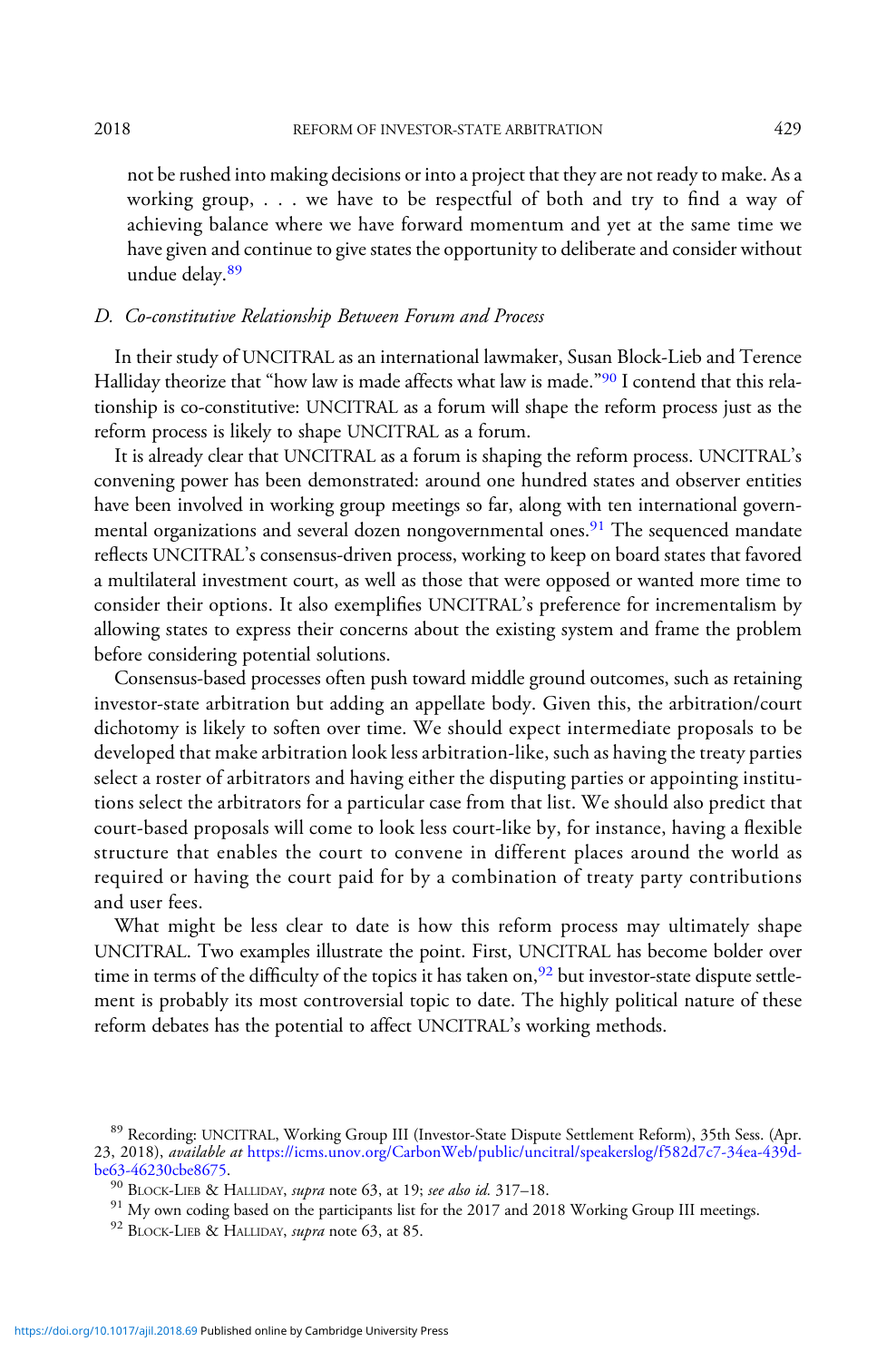The longstanding practice in the Commission is to reach decisions by consensus,<sup>93</sup> which has no precise definition.<sup>94</sup> In UNCITRAL's practice, "consensus [does] not require unanimity, but [is] instead based on a widely prevailing majority and the absence of a formal objection that would trigger a request for a vote."<sup>95</sup> The chair seeks to reach decisions by consensus. Dissenting states can block consensus and force the issue to the vote, but this is exceptional. In UNCITRAL's history, it happened only once—when a decision was taken on moving its headquarters from New York to Vienna. Yet in the very first issue to be addressed by the current Working Group III—selecting the chair—consensus was not achieved after two days of wrangling, and a vote was called.

The fact that such a standard procedural issue was voted upon reflects the highly charged nature of this process. Some states supported the candidate from Canada, but others opposed him on the basis that Canada had already committed itself to the proposal for a multilateral court. Such voting may be an isolated incident; it may have occurred on an issue of procedure yet would not be replicated on an issue of substance. Still, if voting is resorted to again, which may happen given the contentiousness of these debates, this development would significantly shift UNCITRAL's standard modus operandi.

Second, despite UNCITRAL's claim to inclusiveness, a recent study of its lawmaking across three areas concluded that the United States was the predominant actor, both as a state and through key industry groups controlled by U.S. nationals, and that UNCITRAL had always yielded to major U.S. demands, even if the United States did not get everything it wanted.<sup>96</sup> The Global North dominated in the forum, whereas the Global South rarely offered a substantive contribution, and Brazil, Russia, India, China, and South Africa (BRICS), as a new complex of emerging economic powers, barely influenced the lawmaking processes.<sup>97</sup>

The working group meetings so far have been a studied contrast to this depiction. UNCITRAL was granted this mandate despite the opposition of the United States, although with the support of another major power from the Global North (the European Union). Russia has been one of the most vocal participants in the debates, while China has played an increasingly significant role.<sup>98</sup> Brazil and South Africa have been actively engaged and, along with China, have been represented by high-level officials from their respective capitals rather than generalists from their local embassies. India has been less engaged so far. Even so, the five BRICS have taken up about 70 percent as much speaking time as the European Union and all of its member states put together.<sup>99</sup>

The topic is crucial for the Global South and, particularly in the second meeting, a wide range of developing states voiced concerns. Although speaking times are not a proxy for real power, it is noteworthy that, in terms of engagement, the Global South held the floor for

<sup>93</sup> UN Comm'n on Int'l Trade Law, Rep. of Its Forty-Third Session, at 101, UN Doc. A/65/17 (2010), *avail*able at [https://documents-dds-ny.un.org/doc/UNDOC/GEN/V10/556/48/PDF/V1055648.pdf?OpenElement;](https://documents-dds-ny.un.org/doc/UNDOC/GEN/V10/556/48/PDF/V1055648.pdf?OpenElement) UN Comm'n on Int'l Trade Law, Rep. of Its First Session, at 73, UN Doc. A/7216 (Feb. 26, 1968).

<sup>94</sup> For an explanation, see UN Comm'n on Int'l Trade Law, UNCITRAL Rules of Procedure and Methods of Work, UN Doc. A/CN.9/638/Add.4 (Oct. 18, 2007), *available at* [https://documents-dds-ny.un.org/doc/](https://documents-dds-ny.un.org/doc/UNDOC/GEN/V07/875/89/PDF/V0787589.pdf?OpenElement)<br>UNDOC/GEN/V07/875/89/PDF/V0787589.pdf?OpenElement.

<sup>95</sup> July 21 UNCITRAL Report, *supra* note 3, para. 259.<br><sup>96</sup> BLOCK-LIEB & HALLIDAY, *supra* note 63, at 317–18.<br><sup>97</sup> *Id.* at 163, 187, 318.<br><sup>98</sup> My own coding based on the speakers' log for the 2017 and 2018 Working Gro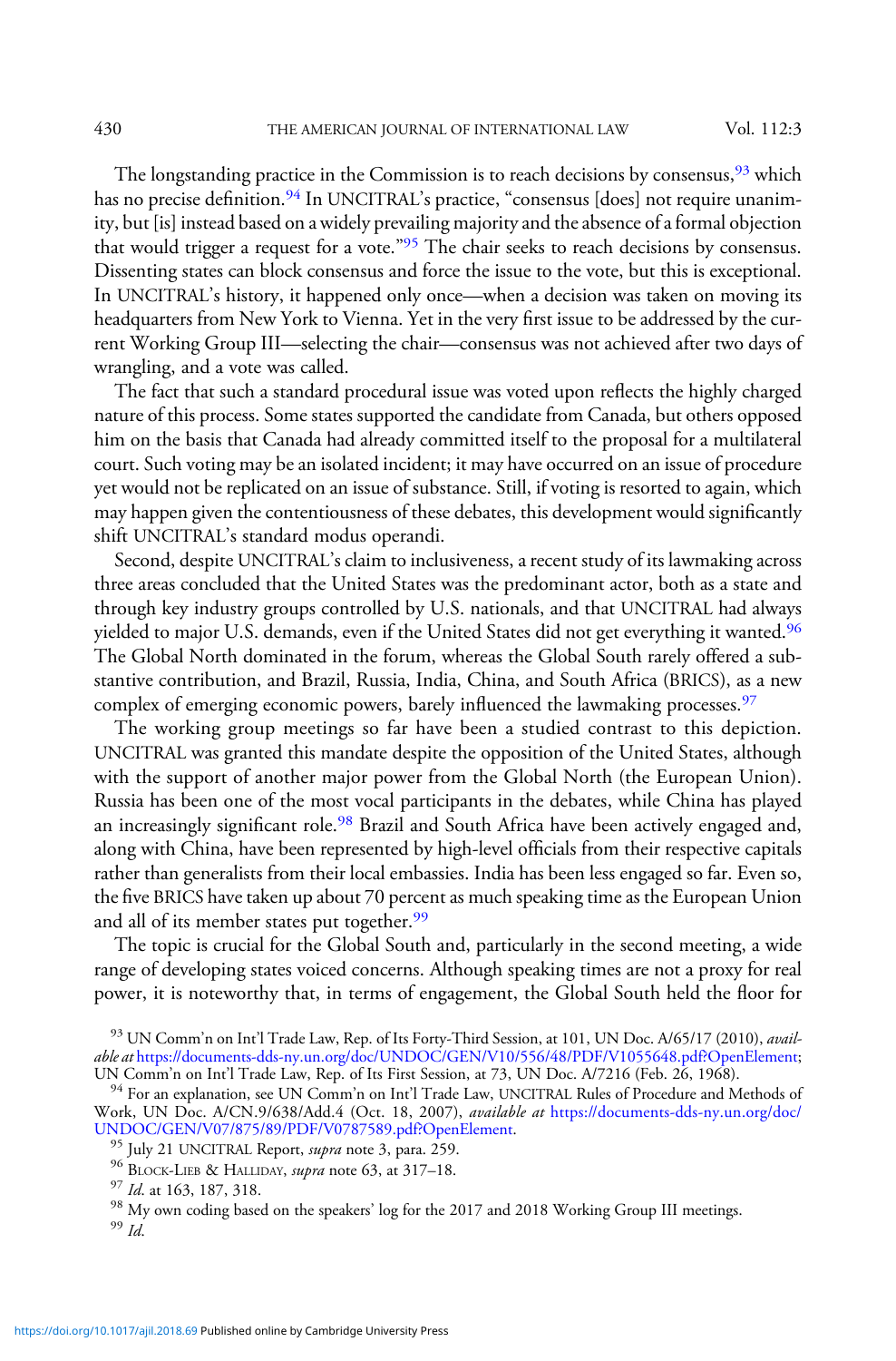longer than the Global North and all of the regional groups have been well represented.<sup>100</sup> States from the Global South have raised numerous problems with the system, including strongly criticizing the lack of diversity among arbitrators, particularly that arbitrators predominantly come from the Global North yet most frequently sit in cases against states from the Global South.<sup>101</sup>

It remains to be seen whether these states remain as actively involved when the discussion moves from concerns to crafting potential reforms. But developing states have felt the brunt of this system to date and many are clamoring for significant change.

## III. CONCLUSION: THE PATH TO PLURALISM

We live in an age when Western power in general is weakening and the two major Western powers (the United States and the European Union) are often at odds. Investor-state arbitration reform is a case in point. The West is divided. Non-Western powers, including the BRICS, are becoming more vocal. But they, too, are split.

Puig and Shaffer ultimately argue that "[c]ontexts differ across States, and choices should depend on those contexts"<sup>102</sup> and, thus, that flexibility is likely to be the trend. I agree. As different major states are championing different reform options, it seems probable that current reform efforts will result in a pluralist outcome where multiple approaches coexist.<sup>103</sup> Instead of lamenting the field's fragmentation, perhaps it is worth celebrating this period of increased freedom, experimentation, and tailoring.

Given the diversity of views and the likelihood of pluralism, it makes sense for states and international institutions to develop a suite of reform options. Some reforms might best be pursued bilaterally and others multilaterally. Some might be more suited to the UNCITRAL process while others are less so. States are yet to make those decisions but framing the options through the lens of pluralism is helpful in identifying the spectrum of reform options and the range of forums that might be involved.

Developing a range of reform options would embody Puig and Shaffer's call for flexibility, as would embracing a variety of legal instruments, some soft and some hard. Flexibility can also be built into specific reform proposals by, for instance, adopting open architectural approaches that permit differently situated states to sign up for new multilateral approaches or institutional mechanisms. In practical terms, pursuing reform may lead states to consider some of the following options:

- 1. Embracing incremental reforms by, for instance, jointly interpreting treaty provisions, terminating old treaties, and amending or replacing outdated treaties. These steps are currently being examined not only bilaterally, but also in international fora such as UNCTAD and the OECD.
- 2. Focusing on the ICSID rules amendment process as a key site for incremental reform. Reform of the ICSID rules constitutes an efficient way of ensuring change for a large percentage of future investor-state arbitrations. Using pyramidal incrementalism, some

<sup>&</sup>lt;sup>100</sup> Id.<br><sup>101</sup> Roberts & Bouraoui, *Concerns About Arbitrators, supra* note 12 (e.g., Indonesia and Colombia).<br><sup>102</sup> Puig & Shaffer, *supra* note 1, at 408.<br><sup>103</sup> Roberts, *UNCITRAL and ISDS Reform, supra* note 48.